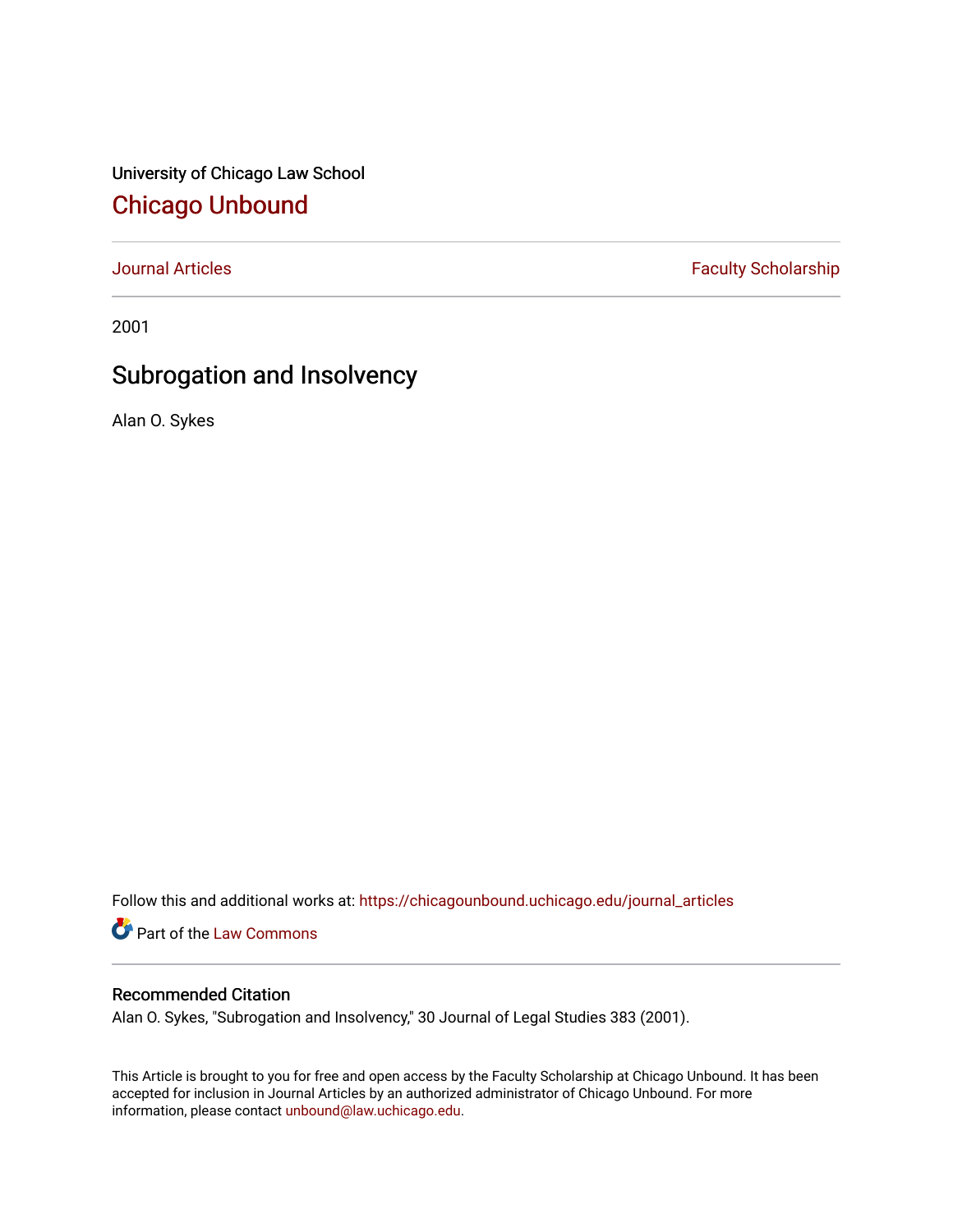# **SUBROGATION AND INSOLVENCY**

*ALAN 0. SYKES\**

#### ABSTRACT

When tort judgments exceed the assets of tortfeasors and the tort victim has first-party insurance for a portion of the loss suffered, the question arises as to how the recovery from the tortfeasor should be divided between' the tort victim on the one hand and the insurer via its rights of subrogation on the other. A common view among the courts and legal commentators is that the insured should be made whole before the insurer recovers subrogation. This paper employs simple models of optimal insurance contracts to show that the opposite rule will often be optimal. Accordingly, there is little basis for judicial interference with freedom of contract when the insurance agreement provides that the insurer must be made whole before the insured receives any portion of the recovery. The analysis also provides some support for allowing the insurer to take first as a default rule at common law.

**"SUBROGATION"** is "the substitution of one person in place of another with reference to a lawful claim."<sup>1</sup> For example, if Blue Cross/Blue Shield pays the medical expenses of a policyholder who has been injured by a negligent driver, Blue Cross/Blue Shield may then have the right to recover those expenses from the negligent party in a subrogation action. If the insured has already received money from the injurer, the insured may hold such funds in "constructive trust" for the insurer because of the insurer's subrogation rights. An action by the insurer against the insured to recover such funds is often termed an action for "reimbursement."

Subrogation rights are common in insurance relationships and may arise by contract or at common law. In most jurisdictions, the common law provides a subrogation right to insurers under property, liability, and some casualty policies. Although subrogation was not generally available at common law in health and medical policies, most such policies now include subrogation

[Journal of Legal Studies, vol. XXX (June 2001)] **D** 2001 **by** The University of Chicago. All rights reserved. 0047-2530/2001/3002-0004\$01.50

<sup>\*</sup> Frank and Bernice J. Greenberg Professor of Law, University of Chicago. I thank workshop participants at Chicago and the American Law and Economics Association annual meeting for their comments and gratefully acknowledge support from the Lynde and Harry Bradley Foundation and the Sarah Scaife Foundation.

Black's Law Dictionary 1595 (4th ed. 1968).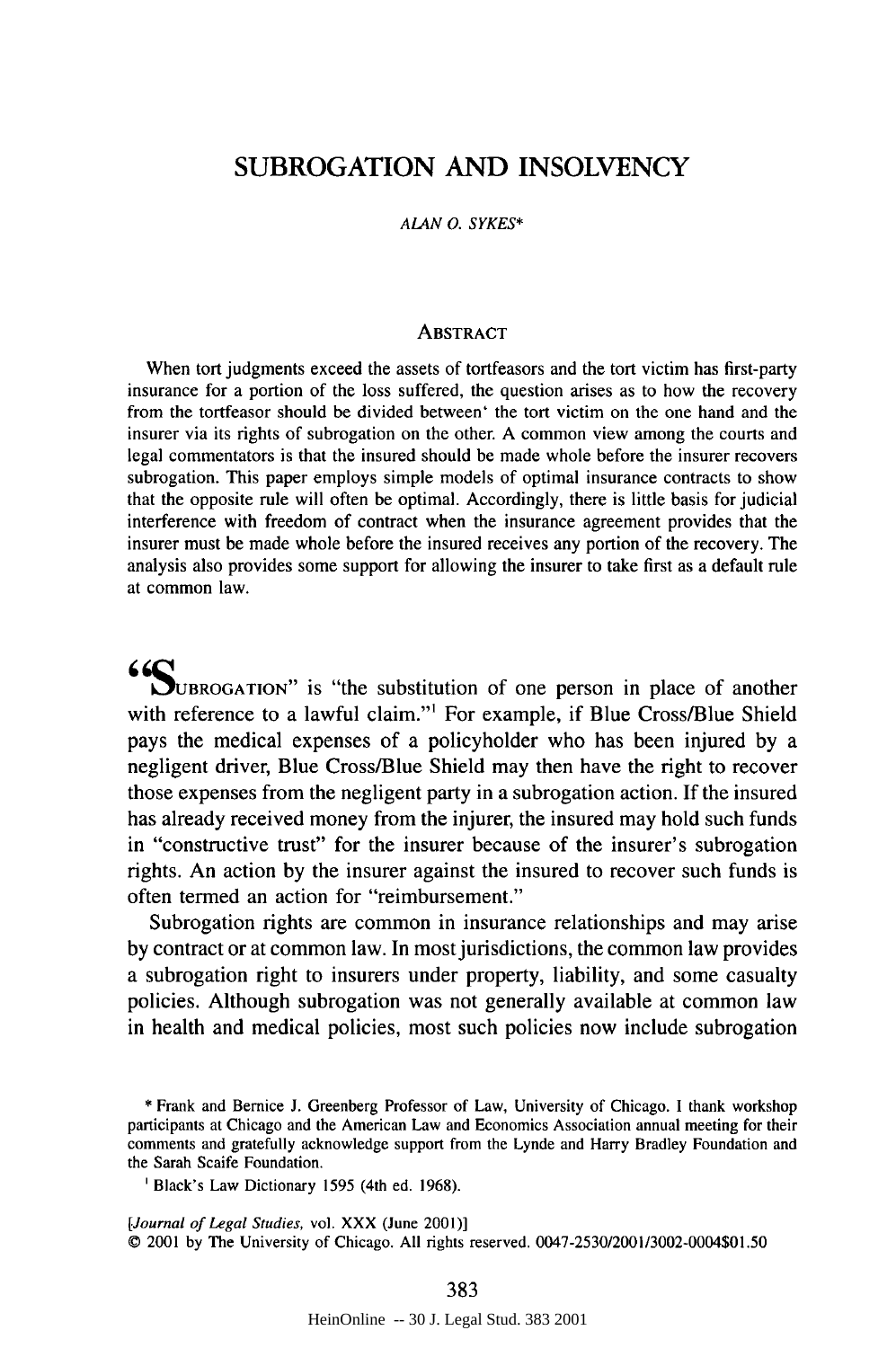clauses expressly.'

When injurers are fully solvent—able to pay damages judgments against them in full-subrogation (or reimbursement) prevents the injured party from achieving a double recovery (one from the insurer and one from the injurer). The public policy against such "windfalls" is an oft-stated rationale for subrogation.3 An economist might rephrase the policy concern as one for excessive moral hazard that might arise if injured parties actually came out ahead after an accident, as well as one for suboptimal risk bearing that would arise if riskaverse insureds were more than made whole after covered losses. For these reasons, the insurer's right of subrogation is clearly part of the optimal insurance contract when injurers are fully solvent. Similarly, if all of the insured's losses are covered by first-party insurance, subrogation is also plainly optimal (whether or not the injurer is fully solvent) because the insured is made whole by first-party coverage. Any recovery by the insured from the injurer under these circumstances would again be a "double recovery."

The more difficult case—and the case that has been the subject of considerable litigation—arises when the injurer is not fully solvent and the insured's losses are not fully covered by first-party insurance. If the injurer has no assets at all, of course, the nature of subrogation rights is of no consequence. But suppose that an injurer has some assets, though less than the insured's total loss (I will term such injurers "partially solvent"), and that the insured has been made partially whole by first-party insurance benefits. How should the injurer's limited assets be divided between the insurer and the insured? To make it concrete, suppose that an insured has been injured by a negligent driver and a first-party insurer has paid medical bills in the amount of \$200,000. The insured has no other applicable insurance coverage. The insured obtains a judgment against the negligent driver in the amount of \$500,000, reflecting the \$200,000 in medical bills, \$100,000 in lost wages, and \$200,000 in pain and suffering. The tortfeasor has assets of \$200,000. Claiming subrogation rights, the insurer then insists that it is entitled to this \$200,000. Should such a claim be allowed? At common law? If the insurance contract provides for it? To my knowledge, these issues have not been addressed in the law and economics literature.<sup>4</sup>

The courts have been forced to address them, however, and have come to

<sup>2</sup> See John F. Dobbyn, Insurance Law in a Nutshell 285-90 (3d ed. 1996). The common-law logic in providing or denying subrogation for different types of policies is interesting in its own right and raises puzzles that are beyond the scope of the analysis here. Life insurers are not entitled to subrogation, for example, on the rather artificial theory that they contract not to cover the economic losses of the insured but rather to pay a stipulated sum in the event of the insured's death--their contract is more of an investment than an insurance contract, it is often said. *Id.* at 285-86.

*Id.* at 284.

The issues are addressed in a fine student note, Jeffrey A. Greenblatt, Insurance and Subrogation: Where the Pie Isn't Big Enough, Who Eats Last? 64 U. Chi. L. Rev. 1337 (1997). Greenblatt does not employ the tools of insurance economics used here, however, and thus his analysis is quite different from the analysis in this paper.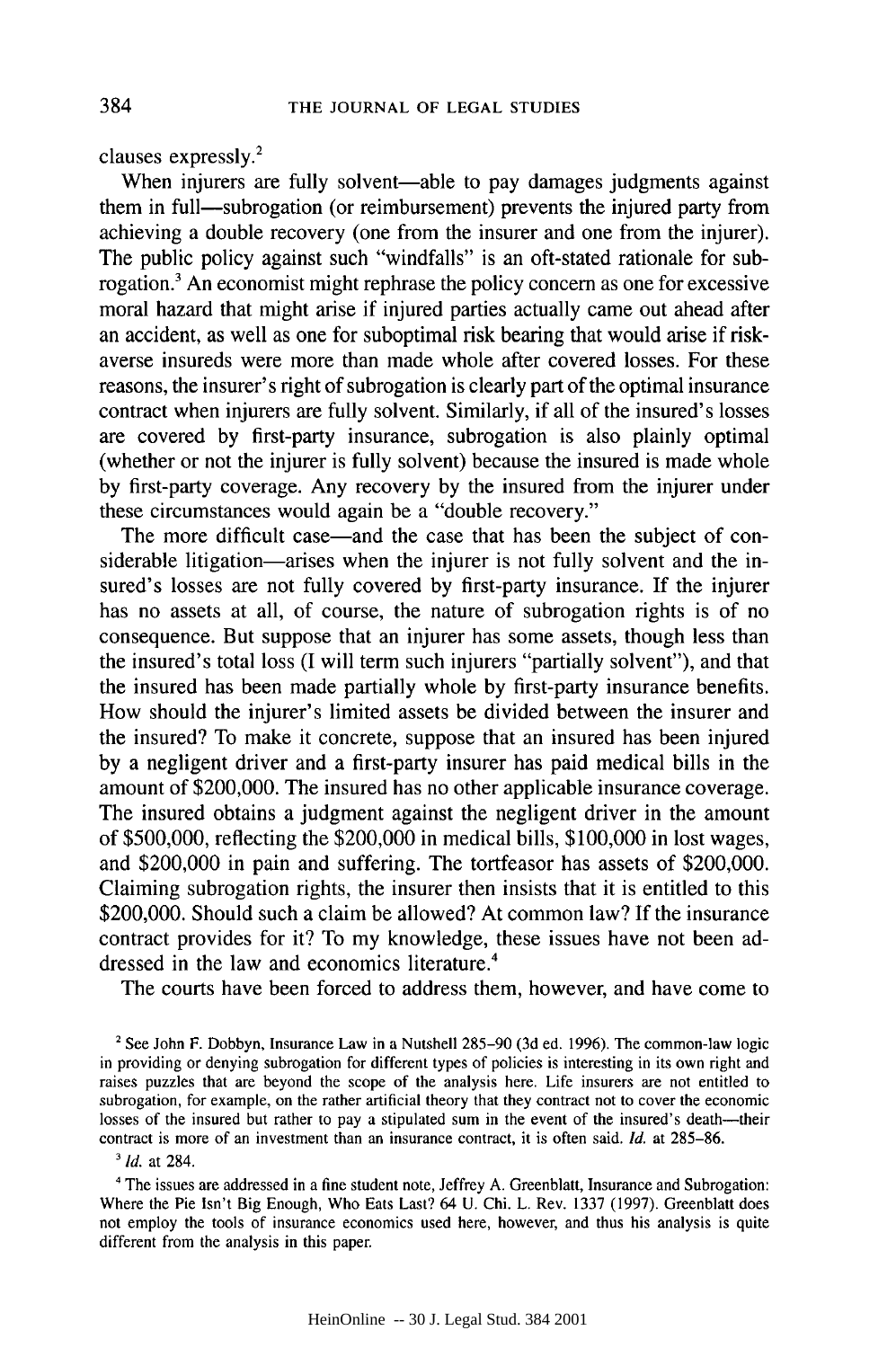no consensus. According to John Dobbyn, "In the absence of stipulations to the contrary in the insurance contract, the majority of courts direct that the insured is to be compensated first . . . to the extent to which his loss exceeds the insurance proceeds."5 This rule is sometimes called the "made-whole doctrine"—the insured must be made whole before the insurer can recover anything. Dobbyn's statement of the made-whole doctrine suggests that parties to an insurance contract can readily agree to alternative arrangements, but in fact a number of courts insist that the insured be made whole before the insurer receives anything despite a seemingly clear provision to the contrary in the contract.<sup>6</sup> Other courts do allow the insurer to recover first if the contract so provides.<sup>7</sup> Still others have applied a sharing rule that divides the recovery in proportion to the losses borne by the insurer and the insured.<sup>8</sup>

Which of these approaches, if any, is the best? A naive response rests on the simple observation that the insured is risk averse and the insurer is approximately risk neutral. Therefore, one might suggest, optimal risk sharing requires that the insurer recover nothing until the insured has been made whole. Some commentators, including Kenneth Abraham in his well-known insurance treatise, argue from this intuition against any subrogation recovery by the insurer that would impair the insured's ability to obtain full indemnity.<sup>9</sup>

This line of thinking is mistaken, however, for it ignores the question of why the insured was underinsured in the first place. One reason for underinsurance is that risk-averse individuals do not desire insurance against all legally compensable losses-only those losses that cause the marginal utility of money to increase relative to other states of nature. Another reason for underinsurance relates to the fact that the price of insurance often is not "actuarially fair." Underinsurance may also arise because devices such as coinsurance and deductibles are valuable for controlling moral hazard. This paper explores these possibilities with the aid of simple formal models and sets out the optimal subrogation rule for each case.

The analysis suggests that it is optimal under a wide range of circumstances for insurers to be reimbursed in full before insureds receive anything from the partially solvent injurer, even though the consequence is that the insured is not made whole. The details depend on the reason why the insured lacks

**6** See Garrity v. Rural Mutual Insurance Co., **77** Wis. **2d 537,** 253 N.W.2d 512 (1977); Rimes v. State Farm Mutual Automobile Insurance Co., 106 Wis. 2d 263, 316 N.W.2d 348 (1982); Higginbotham v. Arkansas Blue Cross and Blue Shield, 312 Ark. 199, 849 S.W.2d 464 (1993); Powell v. Blue Cross and Blue Shield of Alabama, 581 S.2d 772 (Ala. 1990). In *Powell,* for example, the policy provided that "separate from and in addition to the Administrator's right of subrogation . . . [t]he right to reimbursement of the Administrator comes first even if a Member is not paid for all of his claim for damages." 581 S.2d at 774.

<sup>7</sup> See Gibson v. Country Mutual Insurance Co., 193 Ill. App. 3d 87, 549 N.E.2d 23 (1990).

See Magsipoc v. Larsen, 639 S.2d 1038 (Fla. Dist. Ct. App. 1994).

<sup>9</sup> Kenneth S. Abraham, Distributing Risk: Insurance, Legal Theory and Public Policy 155 (1986).

Dobbyn, *supra* note 2, at 293.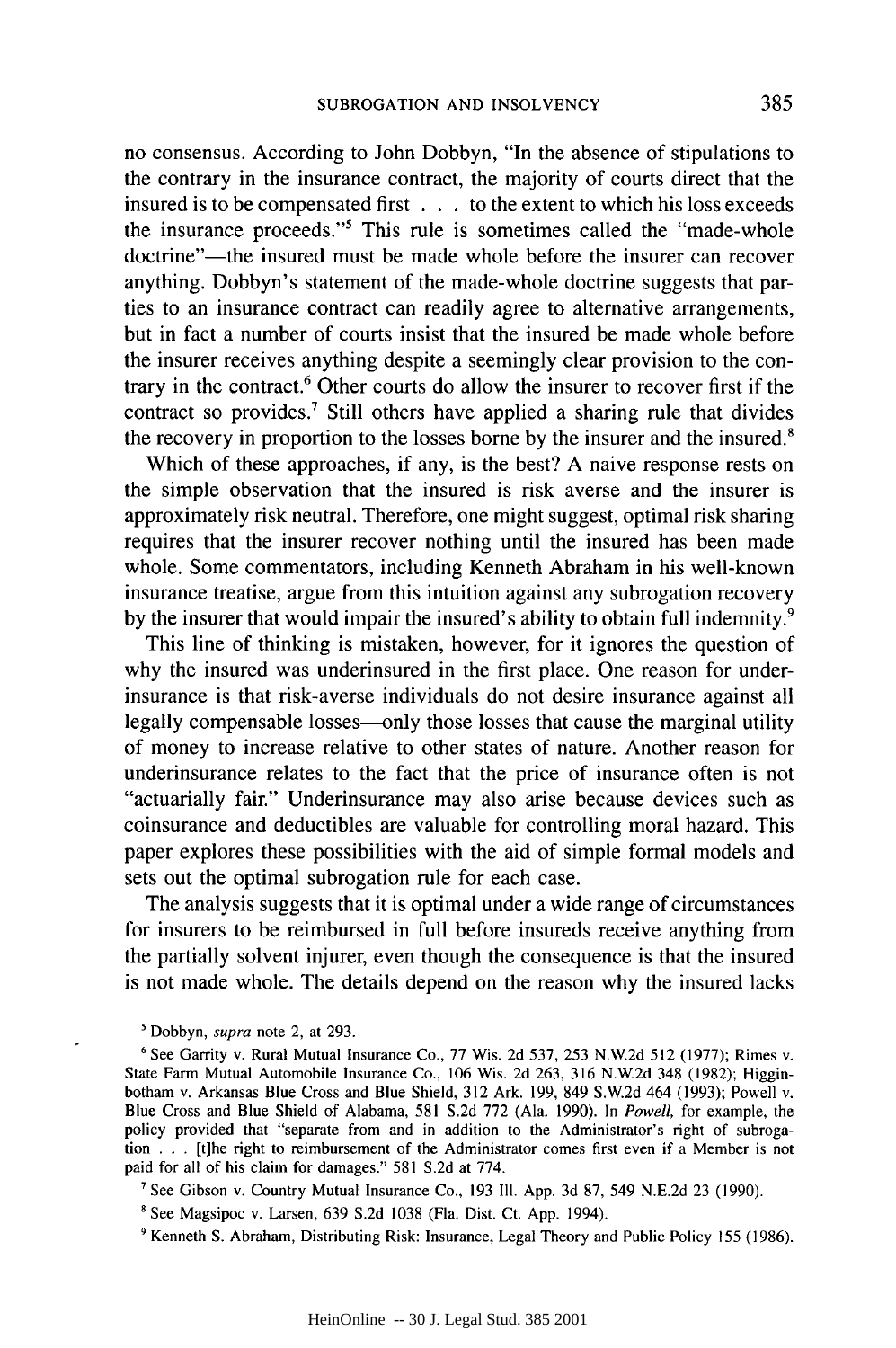full coverage for losses, but the general intuition may be expressed as follows: from the standpoint of optimal risk allocation, the fortuitous presence of an injurer who is liable for the insured's losses does not affect the risk that the insured should optimally bear. Thus, if it is optimal for the insured to bear the risk of uncovered losses associated with accidents in which no injurer is liable, the insured should bear the same risk in accidents in which an injurer is liable. Accordingly, no violence is done to optimal risk sharing if the insurer is reimbursed first by the partially insolvent injurer. The caveats all relate to the possibility that underinsurance is not optimal for the insured, presumably because of some market failure (at least relative to the first best).

The analysis is the same whether the case against the injurer is litigated to conclusion or is settled. I mention the latter group of cases only because they present a special problem for the made-whole doctrine: when an insured settles with a partially solvent injurer, the insured can credibly argue that the settlement amount is less than the amount that a court would have awarded at the conclusion of litigation (because the settlement negotiations took into account the injurer's limited assets) and thus that the settlement is not enough to make the insured whole. Yet because of the settlement, the amount required to make the insured whole will not be independently determined by a court as part of the action against the injurer. As a result, some courts considering reimbursement claims have required a "minitrial" under the made-whole doctrine to determine the insured's loss.<sup>10</sup> If the made-whole doctrine is a mistake, however, such actions are unnecessary.

I will proceed by considering in turn various explanations for the insured's lack of complete coverage against loss. A concluding section gathers the results and summarizes their implications for the law.

# I. **NONPECUNIARY** LOSSES

Insurance markets arise because it is valuable for individuals to shift money from "states of nature" in which the marginal utility of money is low (ordinary situations in which the insured pays premiums) to states in which the marginal utility of money is high (situations in which a covered loss has occurred and the insured receives a positive net payment from the insurance company). Conventional insurance economics further posits that the marginal utility of money is diminishing for individuals and, hence, that the states in which the marginal utility of money is high will ordinarily be the states in which the insured's wealth has suffered a significant decline.<sup>11</sup>

In personal injury cases, however, substantial damages are regularly awarded for nonpecuniary losses, such as pain and suffering. Such awards are defensible

<sup>&</sup>lt;sup>10</sup> See Rimes v. State Farm Mutual Automobile Insurance Co.; Higginbotham v. Arkansas Blue Cross and Blue Shield.

**<sup>&</sup>quot;** Classic treatments of insurance economics may be found in Kenneth **J.** Arrow, Essays in the Theory of Risk Bearing (1974); Karl H. Borch, Economics of Insurance (1990).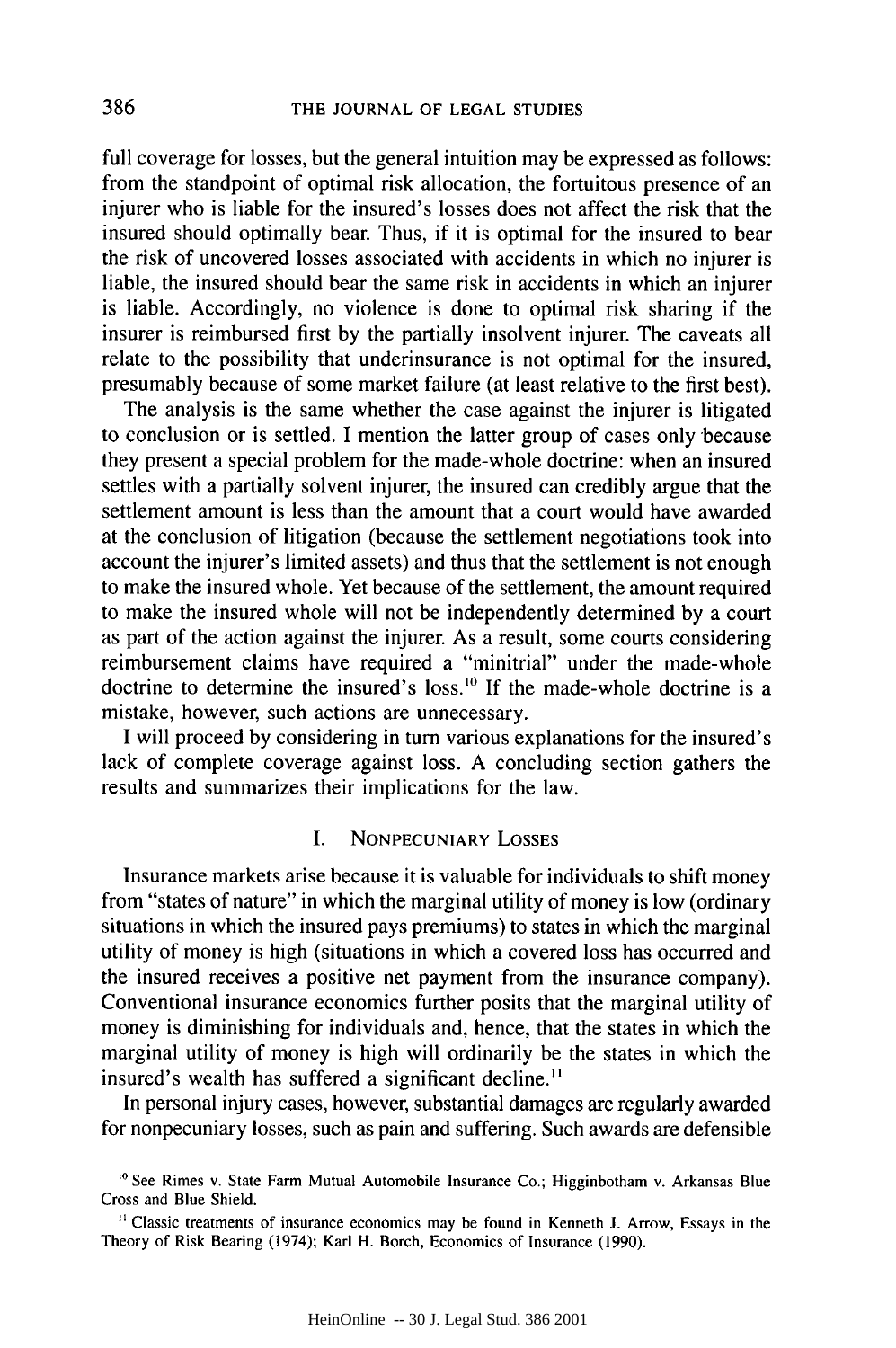on optimal deterrence grounds, as the social cost of accidents assuredly includes these nonmonetary harms. But it does not follow that such harms should be or are insurable or that the rules of subrogation ought to shift to an insurer the risk that an insured may be unable to collect these awards from a partially solvent injurer.

Indeed, we do not observe pain and suffering insurance in the marketplace, for at least two reasons. First, the monetary value of pain and suffering is not readily ascertainable, and pain is often difficult to verify. Pain and suffering insurance might then create significant moral hazards, at least for certain types of accidents. Second, and perhaps more fundamental, it is hardly clear that the marginal utility of money is higher for people in states of the world in which they experience pain and suffering. If their economic losses (such as medical expenses) in those states are covered by insurance, the marginal utility of additional dollars may well be lower rather than higher in comparison to other states of the world because a person suffering pain may be less able to enjoy consumption expenditures.<sup>12</sup> And if that is the case, it will be irrational for them to reduce their wealth (by paying insurance premiums) in states in which the marginal utility of money is higher in order to receive money in states in which it is lower. A fortiori, the made-whole doctrine will be undesirable at least to the extent that it requires the insurer to forfeit subrogation rights until the insured has been fully compensated for pain and suffering.

This proposition can be illustrated and elaborated using a simple model. Consider an insured who maximizes expected utility. The insured's (Von Neumann-Morgenstern) utility function is  $u_n(w)$  in the "no-accident" state of nature and  $u_n(w)$  in an "accident" state, where *w* denotes wealth. The difference in utility across the no-accident and accident states reflects the nonpecuniary loss attributable to the accident. Thus, we imagine that  $u_n(w) > u_n(w)$  at every wealth level.

I make the conventional assumption that utility is increasing in wealth but that marginal utility is decreasing in wealth (the utility functions are upward sloping and strictly concave). Let  $p$  denote the probability of an accident. If an accident occurs, the probability that an injurer will be held liable is  $p_1$ . The probability that no injurer will be held liable is  $p_2$  (perhaps the injurer

 $12$  The point has been made by others, including Steven Shavell, Economic Analysis of Accident Law 233-34 (1987). Shavell also notes that there may be a divergence between the optimal damages award for insurance purposes and the optimal award for deterrence purposes. Where, for example, insureds would not desire insurance against nonpecuniary losses, the optimal award for insurance purposes would not include them. Yet because nonpecuniary losses are a real cost of accidents, optimal deterrence may require that injurers bear those costs. There may then arise a case for "decoupling" damages paid from damages received or for using fines paid to the state in lieu of some of the damages paid to victims, particularly if the liability rule is strict liability rather than negligence (the issue does not arise in negligence models for the most part because no one is ever rationally negligent in equilibrium). See id. at 247-54. The results here are very much related to Shavell's on these points.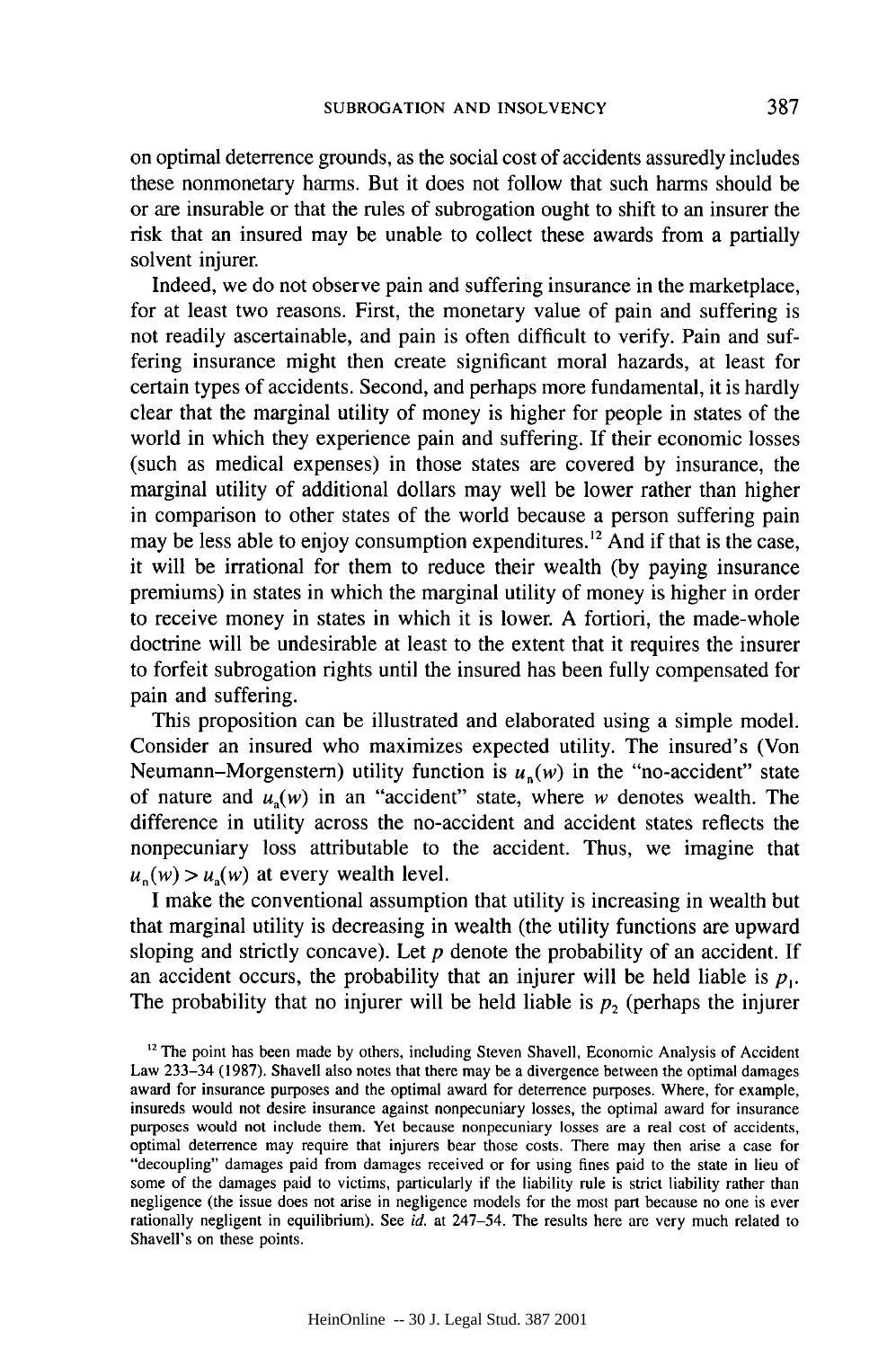cannot be found, the injurer is not negligent, or the accident is caused by the insured). Thus,  $p = p_1 + p_2$ .

In the event of an accident, the insured suffers a pecuniary loss equal to *L.* The initial wealth of the insured is z. The insured can purchase insurance coverage, and the amount of coverage can depend on whether an injurer is liable for the accident or not. Let  $C_1$  be the amount of coverage when an injurer is liable for the accident, and let  $C_2$  be the amount of coverage when no injurer is liable. In this model, I assume that the price of insurance is actuarially fair (that the expected value of the insurance policy net of premiums paid is zero) and will denote the insurance premium by  $\pi$ . I will further assume that the insured cannot purchase coverage in excess of the pecuniary loss *L,* an assumption that accords with the fact that we do not observe insurers offering "pain and suffering" insurance in practice.<sup>13</sup>

In the state in which an injurer is liable for an accident, the judgment against the injurer entered by a court is *J.* The judgment presumably exceeds the pecuniary loss *L* because it contains an element of compensation for the nonpecuniary loss. The injurer may be only partially solvent, however, so the amount collectable from the injurer is only  $D \leq J$ . Without loss of generality, I assume that these damages are collected by the insured  $44$  and that the insurer's "share" in accordance with its subrogation right appears as a reduction in  $C_1$ . Thus, we can interpret  $C_1$  as net coverage, equal to  $C_2$  less the amount received by the insurer in accordance with its subrogation rights when an injurer is liable. By allowing the insured to select  $C_1$  and  $C_2$  freely, I am implicitly assuming that freedom of contract prevails and that the parties to the insurance contract can choose the optimal amount for the insurer to receive through subrogation.

The insured's optimization problem is then to select coverage levels *C,* and  $C_2$  to maximize expected utility, subject to several constraints. This problem can be written as

$$
\max_{C_1, C_2} (1 - p)u_n(z - \pi) + p_1 u_n(z - \pi - L + C_1 + D) + p_2 u_n(z - \pi - L + C_2),
$$
  
subject to  $\pi = p_1 C_1 + p_2 C_2$ ,  
 $C_1, C_2 \le L$ ,  
 $C_1, C_2 \ge 0$ .

 $<sup>13</sup>$  For an extensive discussion of whether consumers desire to purchase pain and suffering insurance</sup> and whether the market is capable of supplying it, see Steven P. Croley & Jon D. Hanson, The Nonpecuniary Costs of Accidents: Pain-and-Suffering Damages in Tort Law, 108 Harv. L. Rev. 1785 (1995).

<sup>14</sup> Thus, my model can be seen as one concerning the optimal level of reimbursement rather than subrogation, but the two are analytically equivalent. The insured can typically collect from both the insurer and the injurer in practice, by the way, because of the "collateral source rule," which holds that an injured party's first-party insurance recovery does not reduce the liability of a tortfeasor.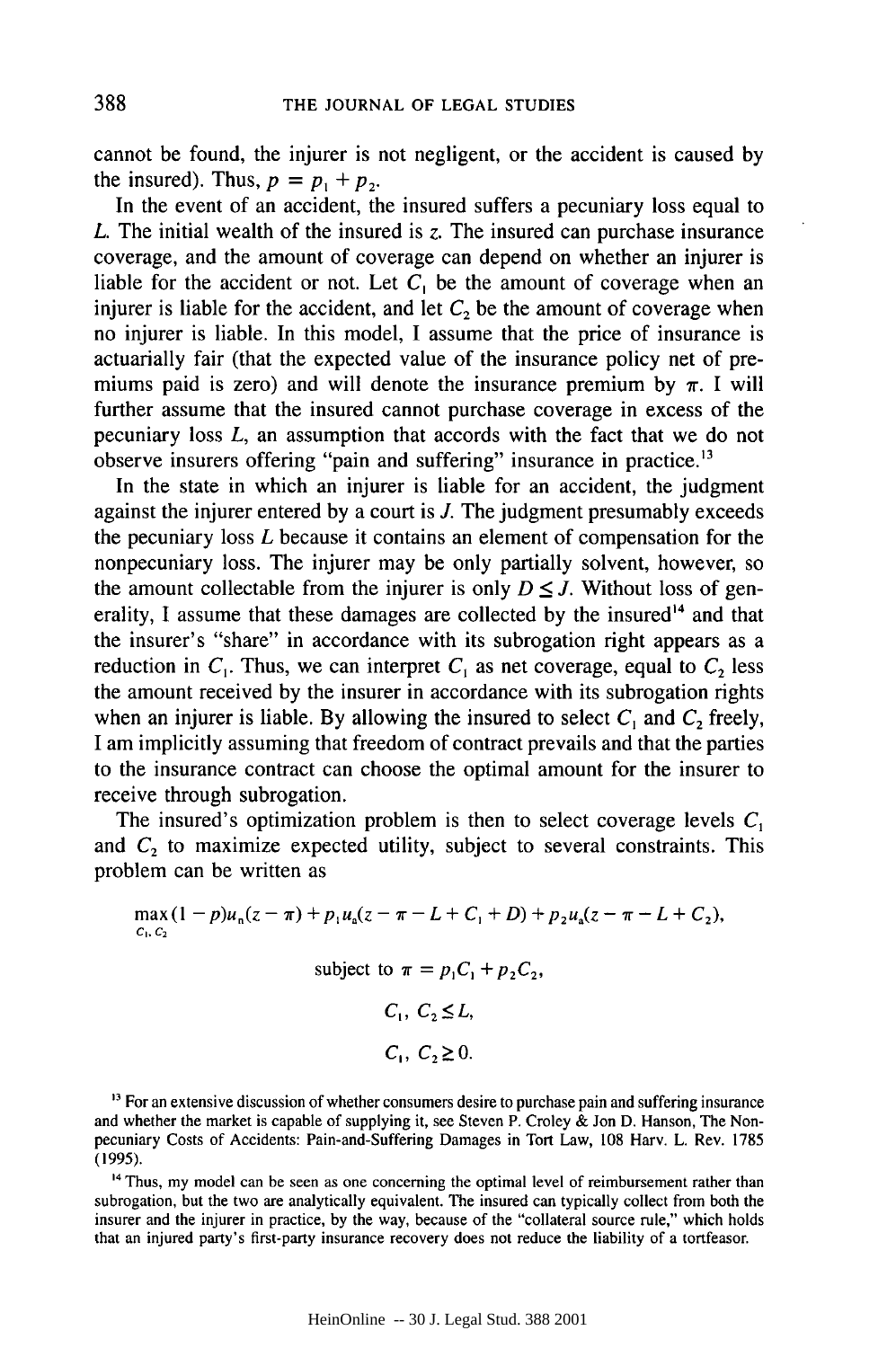The first constraint states that the insurance premium is actuarially fair (equal to expected payments by the insurer under the policy), so the insurer breaks even on the contract. The second set of constraints states that coverage cannot exceed the pecuniary loss. The third set of constraints states that coverage is nonnegative.

The problem is a nonlinear programming problem. I give the solution in some detail in the Appendix and simply provide a verbal summary of the key results here. The results turn on how the nonpecuniary loss affects the marginal utility of money. Although those effects might be complex in practice, I will consider three simple cases—where the marginal utility of money remains the same, where it falls uniformly, and where it increases uniformly. Optimal values of the choice variables are denoted with an asterisk.

1. Suppose first that  $u'_{n}(w) = u'_{n}(w)$ . That is, suppose the nonpecuniary loss takes the form of some fixed disutility that does not affect the marginal utility of money. (This is true if we can write  $u_n(w) = u_n(w) + K$ , where K is a constant.)

In this case, the optimal insurance policy provides full coverage against the pecuniary loss  $(C_2^* = L)$ . Although I assume that insurance in excess of this amount is unavailable, the insured would not wish to purchase it anyway because coverage equal to the pecuniary loss is sufficient to equalize the marginal utility of money across the no-accident and accident states of nature. Furthermore, the optimal policy requires that any money collected from the injurer be paid to the insurer as reimbursement up to the amount of the pecuniary loss. Any excess over that amount goes to the insured. This leaves the insured with the same marginal utility whether or not an injurer is liable for the accident, except where the amount collected from the injurer exceeds the pecuniary loss. In that event, the insured has a lower marginal utility of money when an injurer is liable, but such a situation is optimal given the **5** nonnegativity constraint on coverage  $(C_1 \ge 0)$ .<sup>15</sup>

2. Now suppose that the marginal utility of money in the no-accident state exceeds the marginal utility of money in the accident states for given wealth:  $u'_{n}(w) > u'_{n}(w)$ , for all w. Intuitively, we might imagine that the accident renders the insured less able to enjoy consumption expenditures (holding wealth constant).

In this case, optimal insurance coverage will be less than the full amount of the pecuniary loss and may be zero. The reason is that the reduction in

<sup>&</sup>lt;sup>15</sup> Some readers may note a connection between this result and the considerable literature on the difference between damages that provide optimal deterrence and damages that provide optimal insurance. Perhaps the leading paper is Steven Shavell, On Liability and Insurance, 13 Bell J. Econ. 120 (1982). Where damages that are optimal for deterrence purposes must exceed damages that are optimal for insurance purposes, some "decoupling" between damages paid by injurers and damages received by victims may be desirable. Litigation costs also factor into such analyses. See, for example, A. Mitchell Polinsky & Yeon-Koo Che, Decoupling Liability: Optimal Incentives for Care and Litigation, 22 Rand J. Econ. 562 (1991).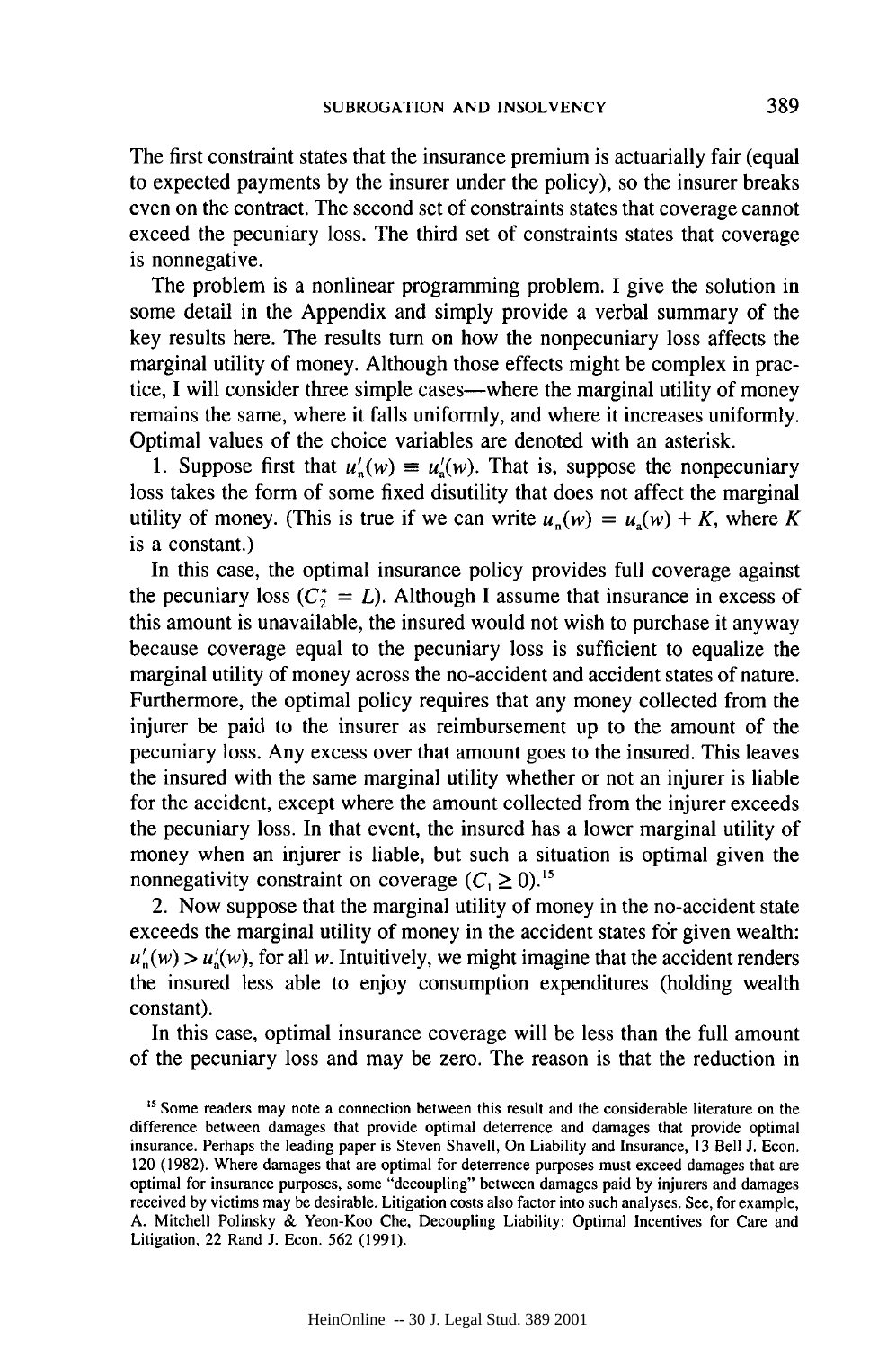the marginal utility of money caused by the accident makes it optimal for the insured to consume more wealth in the no-accident state. Where insurance coverage is positive, the optimal amount for the insurer to receive through subrogation is again equal to the collectable damages or the amount of coverage payable when no injurer is liable, whichever is less—this again equalizes the marginal utility of money across the accident states if possible (subject to the nonnegativity constraint). Thus, as in case 1, the optimal contract requires the insurer to be reimbursed fully for its outlays from the recovery against the injurer before the insured receives anything from the injurer. The made-whole doctrine, which imposes the opposite rule, is clearly suboptimal.

3. Finally, suppose that the nonpecuniary loss increases the marginal utility of money, holding wealth constant:  $u'_n(w) < u'_n(w)$ , for all w. Perhaps the accident leaves the insured less able to enjoy inexpensive activities such as walking and bicycling, and enjoyment must be found in more costly pursuits.

The increase in the marginal utility of money caused by the accident increases the amount of insurance coverage that the insured would like to carry to an amount in excess of the pecuniary loss. On the assumption that the market will not sell such coverage, the insured will do as well as possible by buying coverage equal to the pecuniary loss. In the accident state in which an injurer is liable, the optimal amount payable to the insurer through subrogation may now be less than before—in effect, if the contract allows the insured to keep some of the collectable damages before the insurer is reimbursed, it may partially overcome the problem caused by the refusal of insurers to sell the insured as much insurance as the insured wishes to purchase.

The difference between this case and the prior two is driven by my assumption that the market will not sell coverage exceeding pecuniary losses, even though such coverage is optimal in a first-best sense. Nothing in the model explains the market's resistance to selling such coverage, but factors outside the model may arise in practice to make coverage for nonpecuniary losses unavailable. Within the model, this problem can be partly overcome as noted by modifying the subrogation provision to allow the insured to obtain more coverage than would otherwise be available in the state in which an injurer is liable.

But this result should not be taken too seriously. First, it is unclear how often the phenomenon that necessitates it—an increase in the marginal utility of money because of an accident-will occur. Second, just as factors outside the model must explain why insurers are unwilling to sell coverage in excess of pecuniary losses, so might they argue against allowing the insured to obtain such coverage in a roundabout fashion through a modification of the subrogation rule. Certainly one can wonder whether a court can do better than the parties to the insurance contract in designing the optimal subrogation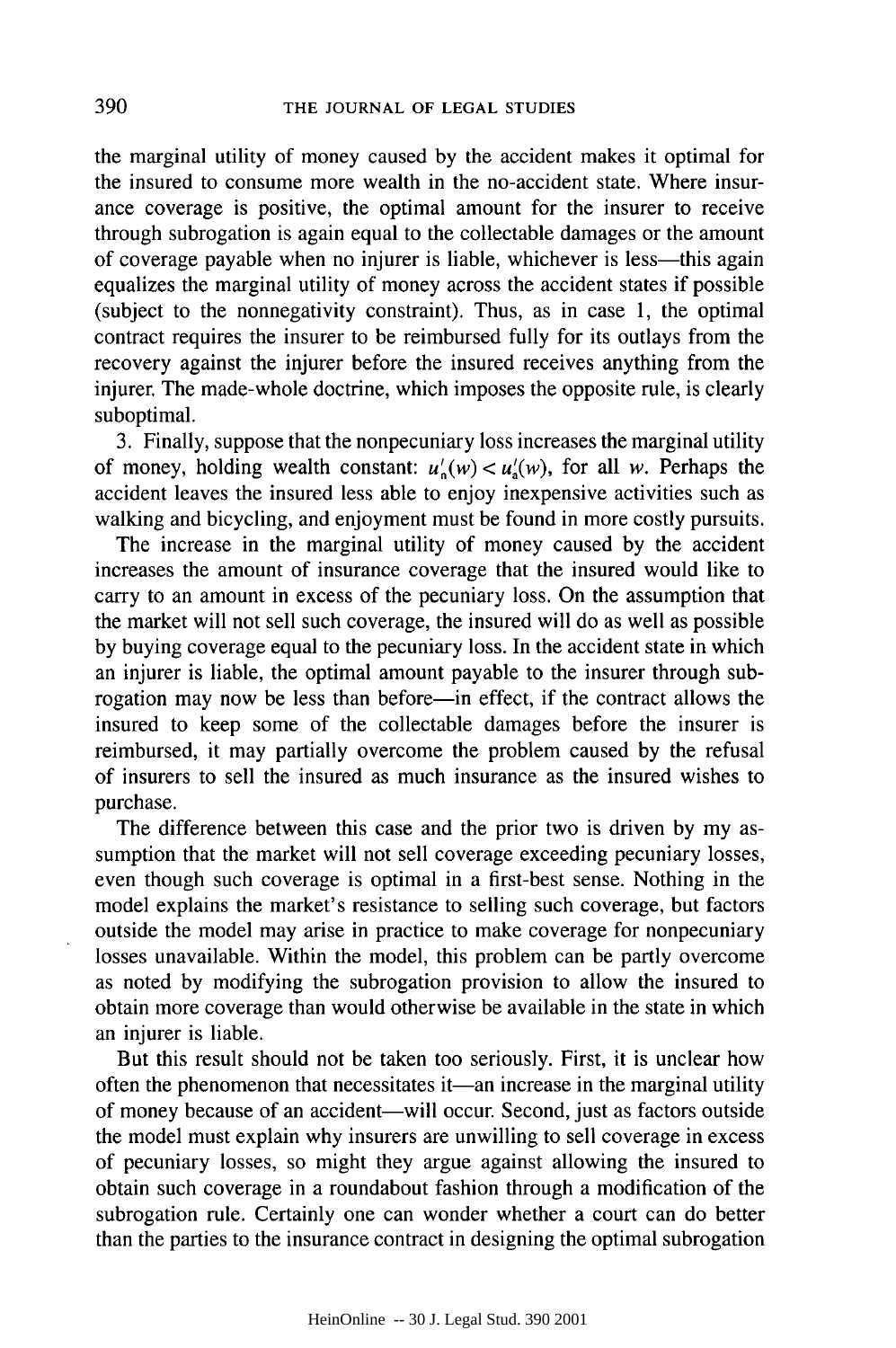arrangement for these cases. Notwithstanding the result here, therefore, I do not regard it as an argument for judicial interference with freedom of contract (more on this issue in the concluding section). The results as a whole for the nonpecuniary loss model suggest that a rule under which the insurer takes first from any damages collected from the injurer---the rule seemingly written into many insurance contracts in practice—may well be optimal much of the time.

# II. ACTUARIALLY **"UNFAIR"** PREMIUMS

When insurance is actuarially fair, a risk-averse insured will prefer to purchase full coverage against pecuniary losses. The reason relates to the fact that regardless of the amount of coverage purchased, the insured's expected wealth will be the same (the insurance policy has a net expected value of zero). Hence, the risk-averse insured can eliminate all risk, and maintain the same expected wealth, by purchasing full coverage—the insured will surely wish to do so because the elimination of risk, holding expected wealth constant, always raises expected utility for the risk averse.

In reality, of course, the expected value of insurance policies must be negative on average. Insurers have administrative expenses that must be covered, and their shareholders wish to earn a reasonable rate of return on investment. Insurance premiums may also exceed actuarially fair levels because insureds are not perfectly separated by risk category, so at times relatively low risk insureds will be pooled with relatively high risk insureds.

When insurance premiums exceed the expected value of payments to the insured under the policy, insureds may rationally purchase less than full coverage against pecuniary losses.'6 When such underinsurance is coupled with a partially solvent injurer, we again confront the question of whether the insurer or the insured should take first from the injurer's assets.

The formal treatment of this case is much the same as in the last section but simpler, and the notation will remain the same except for the following changes: we no longer need to consider nonpecuniary losses, so the utility function is simply  $u(w)$ . Furthermore, in the absence of nonpecuniary losses, it is unnecessary to distinguish the judgment from the size of the pecuniary loss. I thus assume that the judgment is now *L,* the value of the pecuniary loss, and that the amount of damages collectable from the injurer is  $D \leq L$ .

To capture the notion that insurance premiums exceed the actuarially fair level, I will assume that the premium for each dollar of coverage in each

**<sup>16</sup>**This point can be found in numerous standard microeconomics textbooks. See, for example, David M. Kreps, A Course on Microeconomic Theory 91-93 (1990); Hal R. Varian, Microeconomic Analysis 180-81 (3d ed. 1992).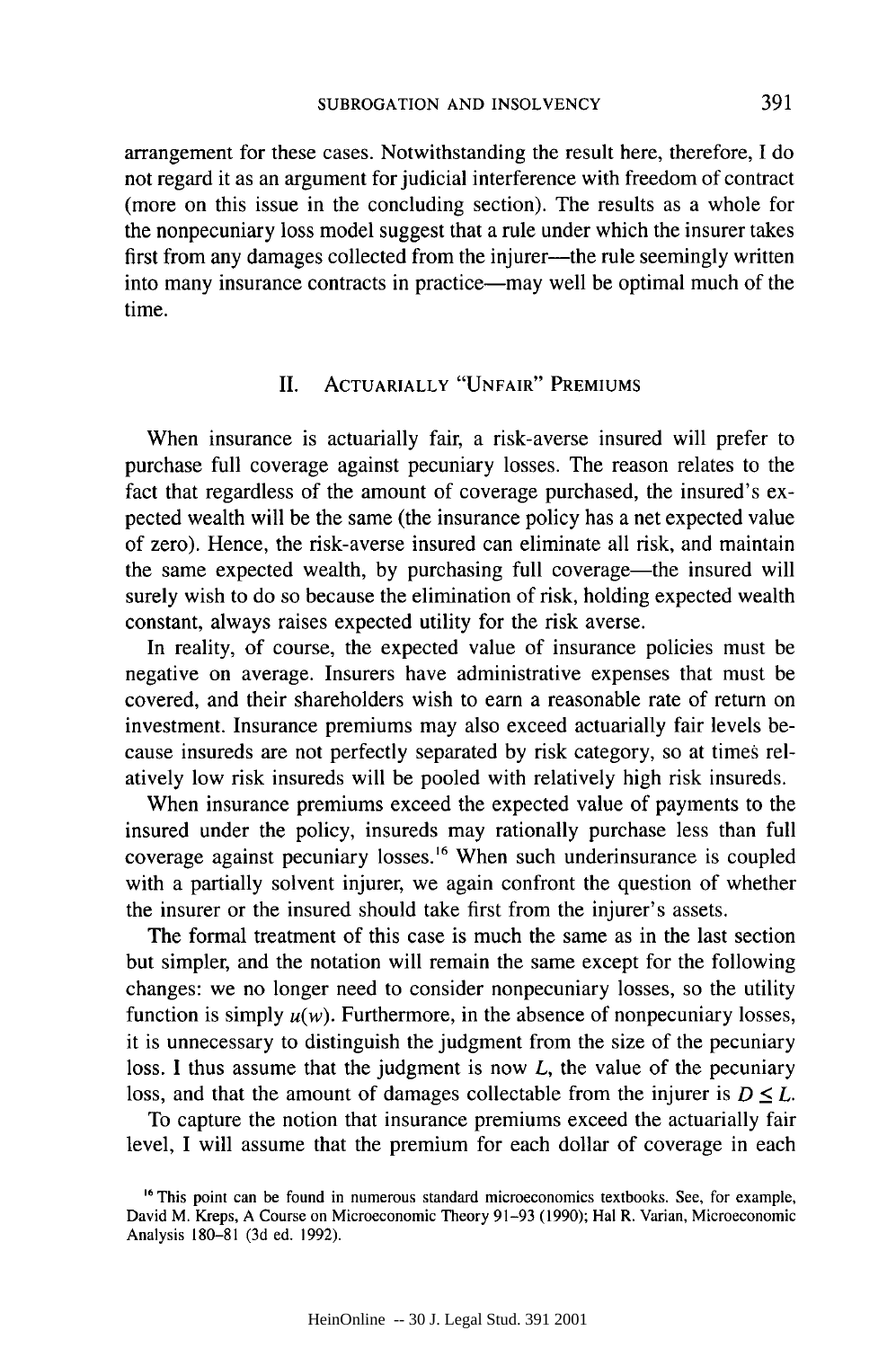state carries a "markup" of  $\tau$ .<sup>17</sup> The constraints  $C_1$ ,  $C_2 \leq L$  can also be dropped, as they will be seen to be nonbinding at the optimum.

The insured's optimization problem is now

$$
\max_{C_1, C_2} (1 - p)u(z - \pi) + p_1 u(z - \pi - L + C_1 + D) + p_2 u(z - \pi - L + C_2),
$$
  
subject to  $\pi = p_1(1 + \tau)C_1 + p_2(1 + \tau)C_2,$   
 $C_1, C_2 \ge 0.$ 

I again sketch the details of the solution in the Appendix. In words, the insured purchases less than full coverage against pecuniary loss in this model. Consequently, the insured will not equalize the marginal utility of wealth across all states of nature but will have a higher marginal utility of wealth in the accident states. The reason is that reductions in risk are accompanied by reductions in expected wealth, and the insured must strike a trade-off between the two. At the optimum, the insured will accept some reduction in expected wealth to reduce risk but does not eliminate risk altogether because it is too costly.

The optimal amount for the insurer to receive through subrogation will equal the damages collectable from the injurer or the total amount of firstparty coverage payable for the accident, whichever is less (in other words, the optimal contract will call for the insurer to be made whole before the insured).<sup>18</sup> Intuitively, it makes no sense to purchase more net coverage when the injurer is liable than when no injurer is liable. Instead, subject to the constraint that net coverage can never be negative, it is best to equalize the marginal utility of money across the accident states by ensuring that the insured's net wealth is the same in each.

**"7** Thus, I assume that insurance is actuarially unfair at the margin. By contrast, if actuarial unfairness arose entirely as a fixed cost per policy that did not vary with the amount of coverage purchased, one can readily show that rational insureds would still purchase full coverage if they bought insurance at all. Then, the underinsurance problem essential to the tension between subrogation and insolvency would not arise. The assumption that insurance premia are actuarially unfair at the margin is a realistic one, **I** believe. As coverage increases, various costs of claims processing seem likely to increase, such as the costs of investigating the validity of claimed casualty losses and valuing them, the costs of processing claims for medical care, and so on.

<sup>18</sup> A further implicit assumption of the model warrants brief discussion. Note that the markup  $\tau$ is assumed to be the same for coverage in both states in which loss occurs. One could imagine that administrative costs for the insurance company might be higher in the state in which an injurer is liable, however, because of the costs of pursuing subrogation. The markup in that state, therefore, might be assumed to be higher. I do not treat this case in detail here, but it is worth noting that if the markup for coverage in the state in which an injurer is liable exceeds the markup in the other state, the result that the insurer should be made whole before the insured is strengthened. The intuition is that if the marginal price of coverage when an injurer is liable is greater than the marginal price when no injurer is liable, the amount of coverage that an insured will purchase for the state in which the injurer is liable declines relative to the amount the insured will purchase for the state in which no injurer is liable.

392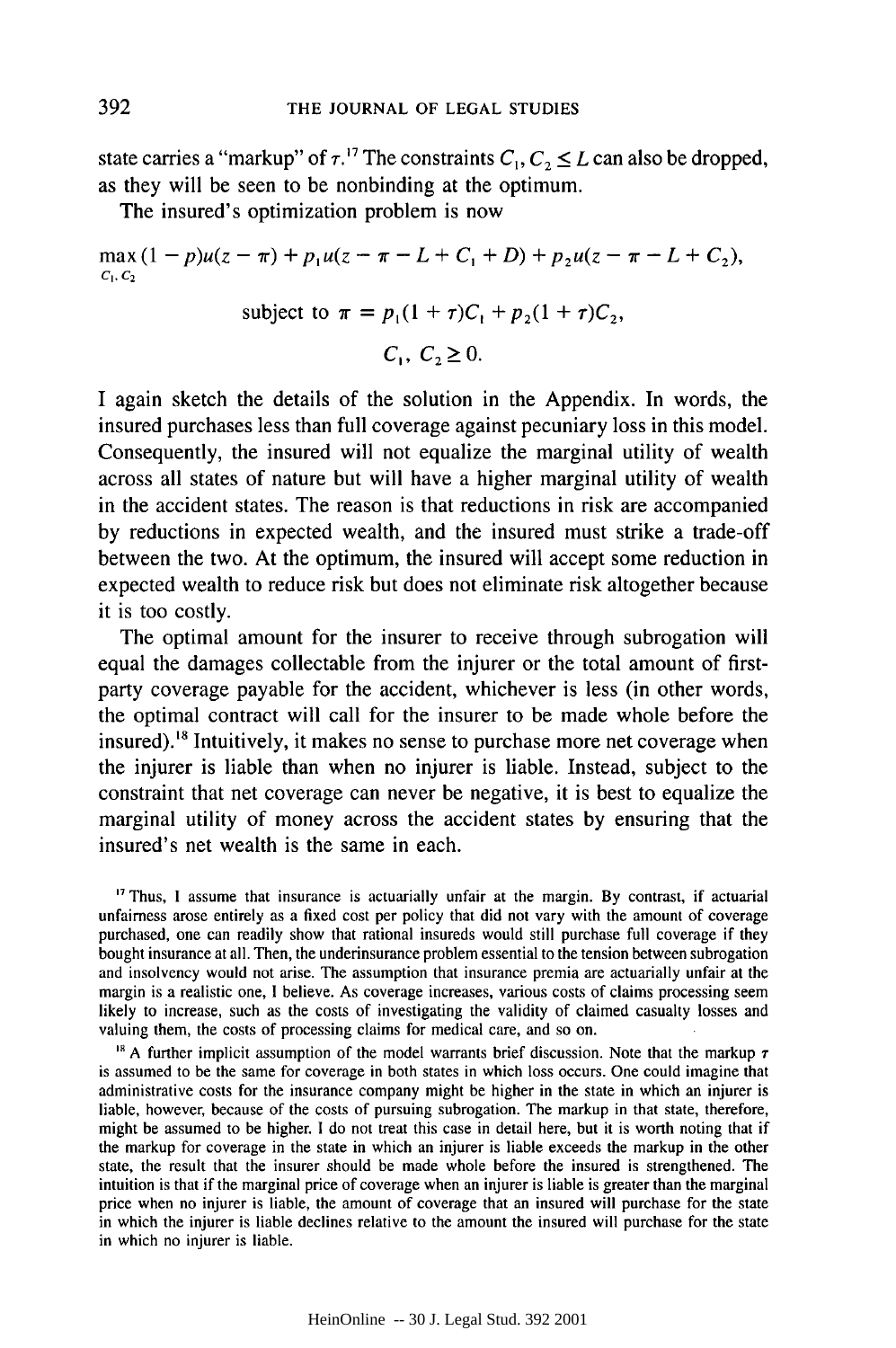## III. MORAL HAZARD

When insurers cannot observe the precautionary behavior of their insureds or when courts cannot verify precautionary behavior after the fact, it becomes impossible for insurers and insureds to contract for jointly optimal precautions against loss. And when insurance coverage cannot be conditioned on proper precautions against loss, an externality arises (from the insured's perspective) owing to the existence of insurance—the insured (typically) bears the costs of precautions against loss, but the benefits of those precautions are realized by the insurance company to the degree that the loss is insured. The result is an insufficient incentive for the insured to take precautions, known as "moral hazard."

Various responses to the moral hazard problem can be imagined. In some cases, the insurer could bear the cost of the precautions. In others, some observable and verifiable datum may exist (other than information on the loss itself) that is imperfectly correlated with precautionary behavior, on which coverage can be conditioned in whole or in part. Another response (perhaps in conjunction with those above) is to leave some of the loss on the insured to provide some incentive for the insured to take precautions against loss.<sup>19</sup> Where underinsurance arises for the purpose of reducing moral hazard, we again confront the question of whether the insurer or the insured should take first from the assets of a partially solvent injurer. A variant of the model developed above will allow us to address the issue.

I will assume that utility takes the form  $v(w, x) = u(w) - m(x)$ , where  $u(w)$  is a strictly concave function of wealth as before, x is a nonmonetary precautionary action that is continuously measurable, and  $m(x)$  is the utility equivalent of that action. The probability of an accident is now  $p(x)$ , a decreasing, convex function (additional precautions reduce the probability of an accident, but at a decreasing rate). The accident causes a pecuniary loss of *L,* as before. When an accident occurs, the probability that an injurer is liable is  $\alpha$ , and the probability that no injurer is liable is  $(1 - \alpha)$ . The damages collectable from the injurer are again  $D \leq L$ . In this model, I assume that insurance premiums are actuarially fair.

The insured will select coverage levels  $C_1$  and  $C_2$  and the precaution level  $x$  to maximize expected utility. The "first-best" insurance contract would simply maximize expected utility subject to the constraints that premiums be actuarially fair and that coverages be nonnegative. This first-best optimum

<sup>&</sup>lt;sup>19</sup> On the moral hazard problem generally and some of the devices for dealing with it, see generally Bengt Holmstrom, Moral Hazard and Observability, 10 Bell J. Econ. (1979); Mark V. Pauley, The Economics of Moral Hazard: Comment, 58 Am. Econ. Rev. 531 (1968); Stephen A. Ross, The Economic Theory of Agency: The Principal's Problem, 63 Am. Econ. Rev. 134 (Papers & Proc. 1973); Steven Shavell, On Moral Hazard and Insurance, 93 Q. J. Econ. 541 (1979); Richard Zeckhauser, Medical Insurance: A Case Study of the Tradeoff between Risk-Spreading and Appropriate Incentives, 2 J. Econ. Theory 10 (1970).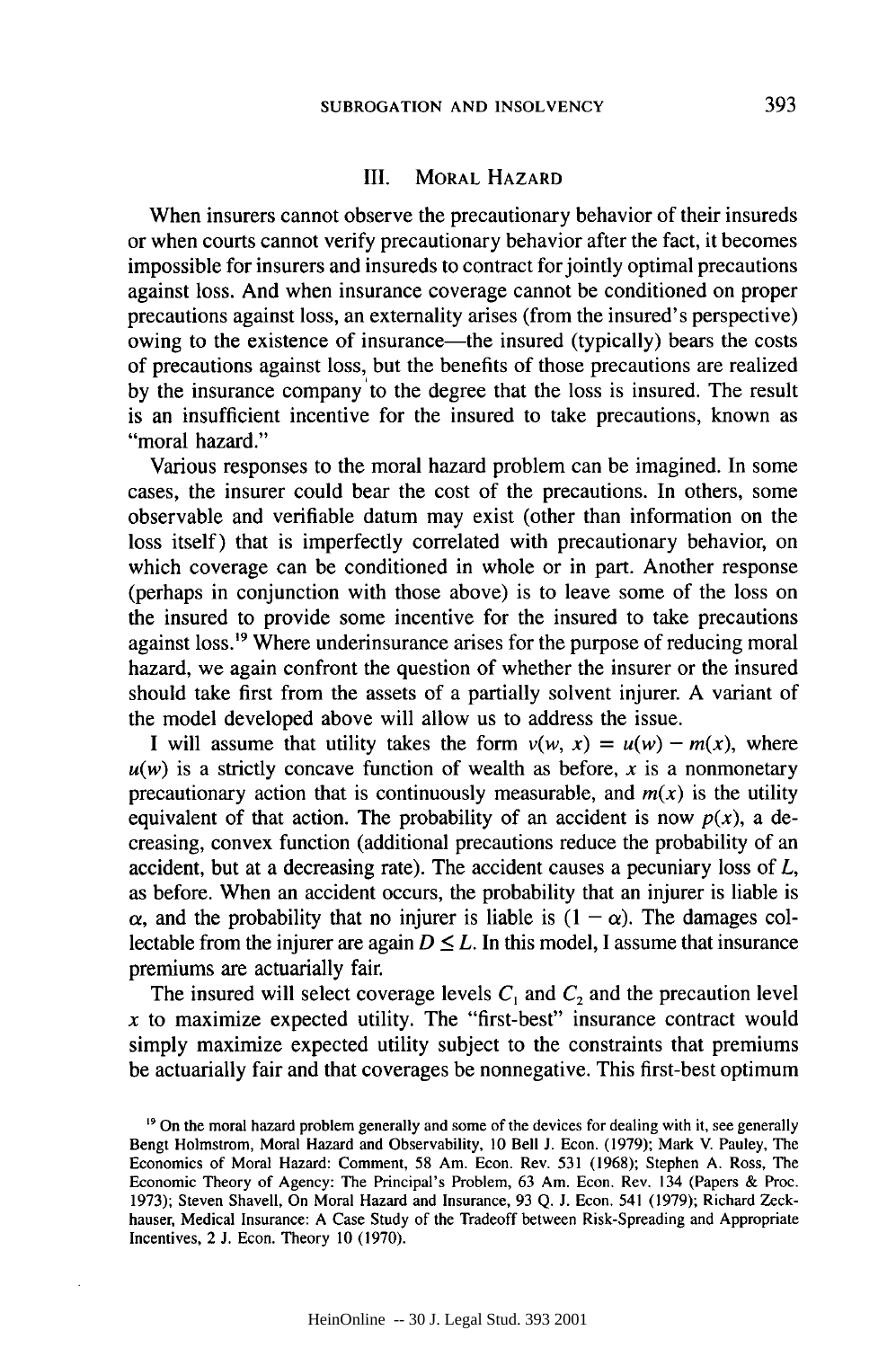is unattainable in practice, however, because the insured cannot be required by contract to choose the first-best level of precautions. Instead, in choosing precautions, the insured will take the level of coverage and the associated insurance premium as parameters and choose a precaution level that is privately optimal. The fact that the insured will behave "selfishly" in this way adds an additional constraint to the problem, which may now be written

$$
\max_{x, C_1, C_2} [1 - p(x)]u(z - π) + \alpha p(x)u(z - π - L + C_1 + D)
$$
  
+ (1 - α)p(x)u(z - π - L + C\_2) - m(x),  
subject to π = αp(x)C\_1 + (1 - α)p(x)C\_2,  
C\_1, C\_2 \ge 0,  
{δEν(w, x)/∂x}|\_{π} = αp'u(z - π - L + C\_1 + D)  
+ (1 - α)p'u(z - π - L + C\_2)  
- p'u(z - π) - m' = 0.

The first constraint states that the insurance premium is actuarially fair. The second constraints are the familiar nonnegativity restrictions on the level of coverage. The third constraint states that the precaution level  $x$  must be "incentive compatible"; that is, it must maximize the insured's expected utility taking the level of coverage and the insurance premium as parameters. For simplicity, I assume that the solution entails an "interior" value of *x,* so additional constraints on its magnitude are unnecessary. I also omit the constraints  $C_1, C_2 \leq L$  because they will be seen to be nonbinding at the optimum.

Although it is more complicated to derive (see the Appendix), the solution here is almost identical for present purposes to the solution for the model with actuarially unfair premiums. Because of moral hazard, full coverage against pecuniary loss is undesirable. Instead, the insured will bear some loss to induce greater care. The amount of the loss borne by the insured should be the same whether or not an injurer is liable (subject to the nonnegativity constraint on net coverage) to equalize the marginal utility of money to the insured in the accident states. Thus, except where the recovery from the injurer exceeds the amount paid out by the insurer, the amount recovered from the injurer should be paid to the insurer rather than the insured. In all events, the insurer will be made whole before the insured receives any portion of the recovery.

# IV. **CONCLUSION AND EXTENSIONS**

In each of the cases considered save one, the optimal insurance contract requires that the insurer be made whole from the assets of the partially solvent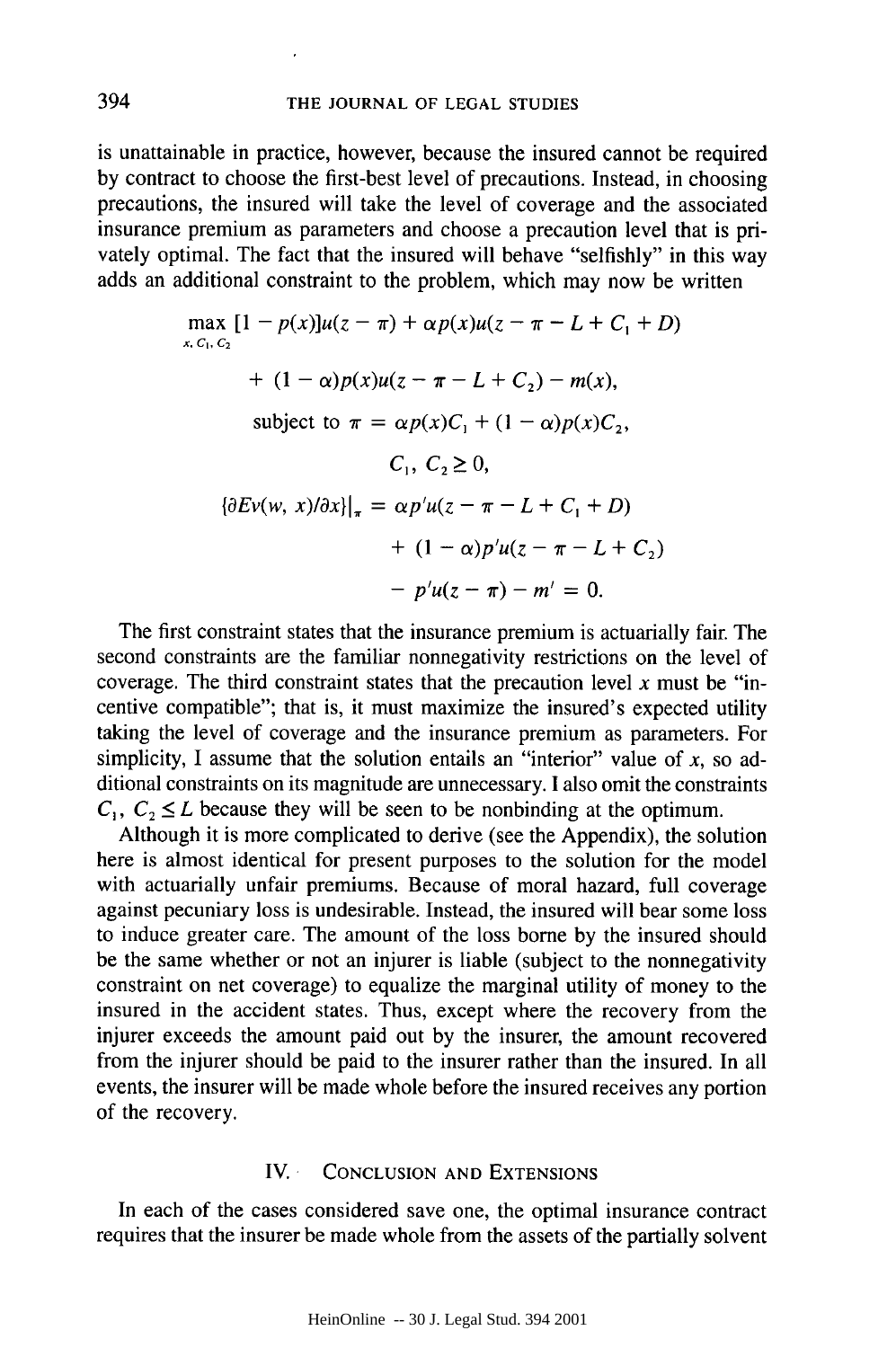injurer before the insured receives anything. Such a requirement, of course, is the precise opposite of the made-whole doctrine so prevalent in U.S. courts. All of the results are driven by the fact that the optimal amount of loss for the insured to bear does not vary according to whether an injurer happens to be liable for harms to the insured. Thus, if it were optimal for the insured to collect from the injurer and thereby receive more than the insured's firstparty insurance benefits when an injurer is liable, it would also be optimal for the insured to have bought more insurance against the contingency that the same injury would occur under circumstances in which no injurer is liable (or has assets to satisfy a judgment).

The one exception considered in the formal analysis arose in the case in which nonpecuniary losses from the injury increased the marginal utility of money, thereby leading the insured to desire coverage in excess of pecuniary losses, but the insurance market was assumed to be unwilling to sell the insured an amount of coverage that exceeds pecuniary losses. Then, if the insured can collect from the partially solvent injurer before the insurer, the insured can in effect increase coverage in some states of nature toward the level that the insured desires but that the market will not supply.

This last result is generalizable to other circumstances in which the market will not supply the "first-best" amount of coverage. For example, imagine a small company with one or two workers. Perhaps the workers would like to obtain disability insurance against the possibility that an injury will leave them unable to work. Yet it is conceivable that disability insurers will not accept business from such small firms (I have no idea whether this is true in practice) because of the adverse-selection problem-they may be afraid that anyone who applies for insurance will represent an exceptionally high risk.<sup>20</sup> Here again, by allowing the insured to collect from the partially solven injurer ahead of (say) the insured's health insurer, that insurer in effect sells some of the desired disability insurance that the market will not otherwise supply. $21$ 

In these types of cases, courts could in theory make insureds better off by allowing them to take first from the assets of a partially solvent injurer. Insurance companies would presumably charge them for the privilege through higher premiums, of course, but by hypothesis insureds are willing to pay a competitive price for such coverage and simply cannot obtain it. Furthermore, the problem is one that, by definition, is unlikely to be susceptible to a contractual solution. Insurers will no more make exceptions to their usual

<sup>21</sup> This scenario is easy to formalize as well. I will supply the details to any interested readers.

**<sup>20</sup>** More precisely, the market may have "unraveled" because of insurers' prior experience, which led to losses, premium increases, and the further exodus of low-risk insureds. The classic exposition is Michael Rothschild & Joseph Stiglitz, Equilibrium in Competitive Insurance Markets: An Essay on the Economics of Imperfect Information, 90 Q. J. Econ. 629 (1976). Of course, market solutions to the adverse-selection problem can and do emerge.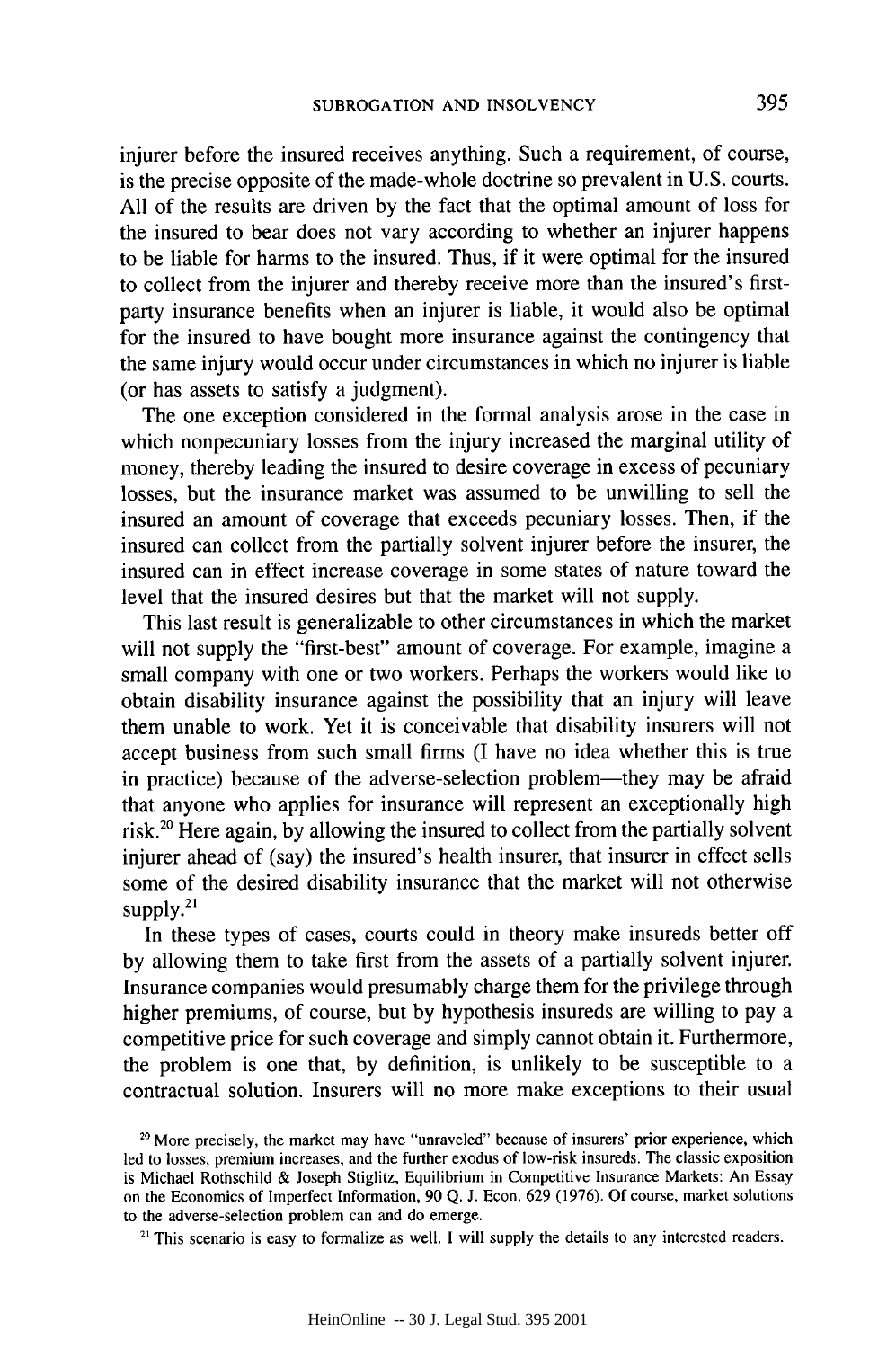subrogation provisions to make up for their unwillingness to supply more coverage than they will sell the desired coverage in the first place.

To say that courts can improve matters in theory, however, hardly establishes that they can do so in practice. Most fundamental, how can a court identify insureds who should be able to buy more coverage when insurers are unable to identify them? The same information problems that impede insurers must also afflict courts, and indeed courts may be at an added disadvantage because they lack the actuarial experience and savvy of insurers. If subtle subrogation rules might in theory be used to ameliorate a "market failure" elsewhere, therefore, that failure seems to be one that courts cannot hope to fix in practice.

Furthermore, with reference to the existing state of the law, the madewhole doctrine seems seriously at odds with sound policy. The analysis here suggests that the opposite rule-that the insurer should be made whole first—will be best for insureds except when the insured is unable to purchase efficient amounts of insurance coverage. I can imagine no basis for thinking that that situation is the rule rather than the exception.

These conclusions hold whether the subrogation rights in question arise by operation of contract or at common law. Accordingly, it provides support for a default rule at common law that allows insurers to be made whole first, as well as for the enforcement of express contractual provisions that provide for that arrangement.

#### APPENDIX

### I. NONPECUNIARY LosSES

Substitute the first constraint into the objective function and formulate the Lagrangean:

$$
L = (1 - p)u_n(z - p_1C_1 - p_2C_2)
$$
  
+  $p_1u_n(z - p_1C_1 - p_2C_2 - L + C_1 + D)$   
+  $p_2u_n(z - p_1C_1 - p_2C_2 - L + C_2)$   
+  $\lambda_1(L - C_1) + \lambda_2(L - C_2)$ .

The Kuhn-Tucker necessary (and sufficient<sup>22</sup> in this case) conditions for an optimum can then be written as

$$
\partial L/\partial C_1 = -p_1(1 - p)u'_n(z - \pi) + p_1(1 - p_1)u'_n(z - \pi - L + C_1 + D)
$$
\n
$$
- p_1 p_2 u'_n(z - \pi - L + C_2) - \lambda_1 \le 0;
$$
\n
$$
C_1 \ge 0, \qquad C_1(\partial L/\partial C_1) = 0;
$$
\n(A2)

<sup>22</sup> The objective function is strictly concave in the choice variables, and the constraints are linear, so the problem satisfies the Kuhn-Tucker sufficiency theorem. See, for example, Alpha C. Chiang, Fundamental Methods of Mathematical Economics 722 (2d ed. 1974).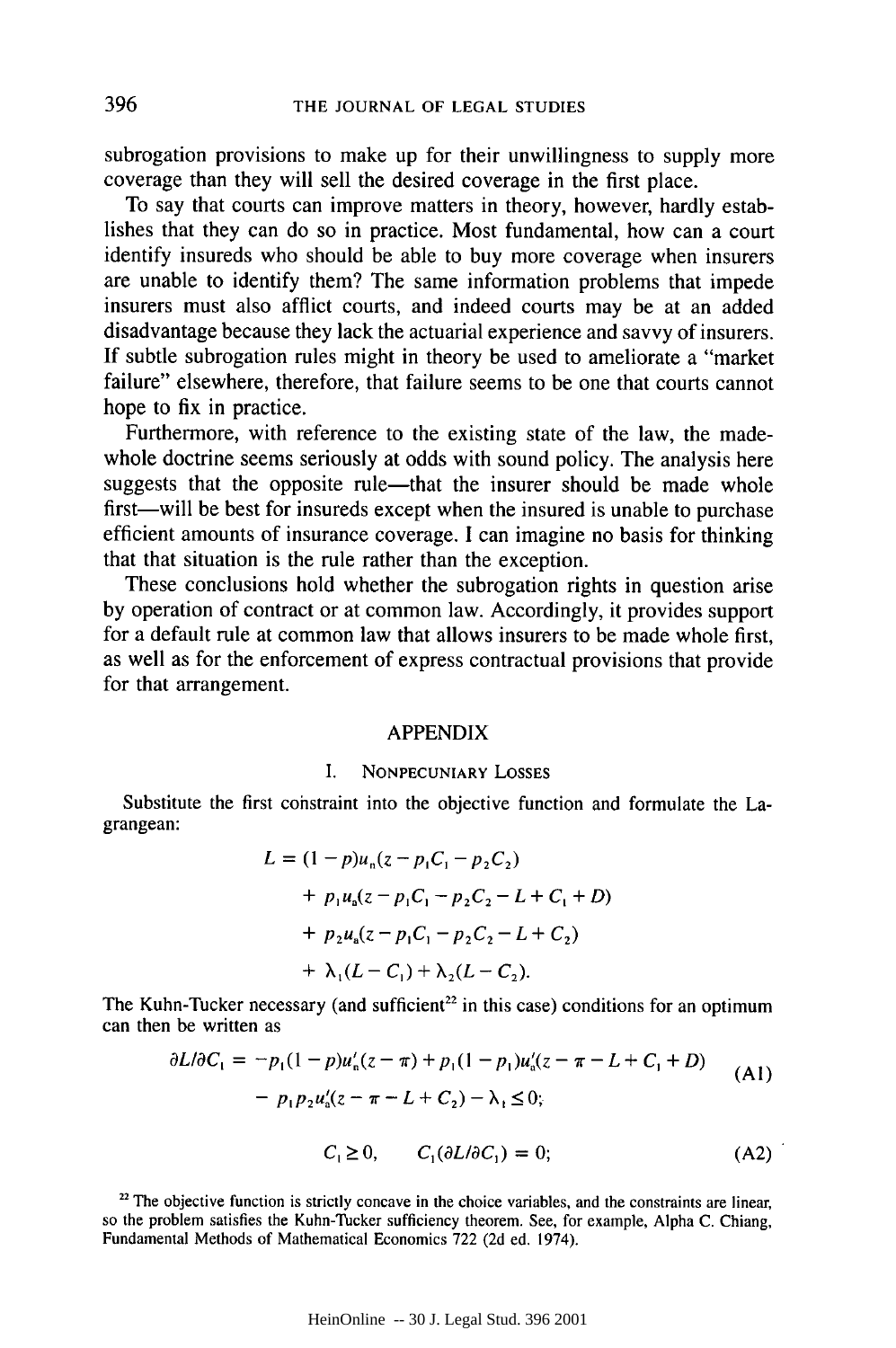$$
\partial L/\partial C_2 = -p_2(1-p)u'_n(z-\pi) - p_1p_2u'_n(z-\pi-L+C_1+D)
$$
  
+ 
$$
p_2(1-p_2)u'_n(z-\pi-L+C_2) - \lambda_2 \le 0,
$$
 (A3)

$$
C_2 \ge 0, \qquad C_2(\partial L/\partial C_2) = 0,\tag{A4}
$$

397

$$
L - C_i \ge 0, \qquad \lambda_i \ge 0, \qquad \lambda_i (L - C_i) = 0. \tag{A5}
$$

Conjecture that the solution is interior. With both coverage levels positive, conditions (Al) and (A3) hold with equality. An interior solution implies further that the  $\lambda_i$  terms equal zero. Divide  $p_i$  out of condition (A1) and  $p_2$  out of condition (A3), then subtract (A3) from (A1) to establish that  $u'_{a}(z - \pi - L + C_1 + D) = u'_{a}(z - \pi)$  $\pi - L + C_2$ ). Substituting this result back into condition (A1) further implies

$$
u'_{n}(z-\pi) = u'_{n}(z-\pi-L+C_{1}+D) = u'_{n}(z-\pi-L+C_{2}). \tag{A6}
$$

In words, if the solution is interior, then the marginal utility of money must be equalized across all states of nature. Were it otherwise, the insured could profit by shifting money from a low marginal utility state to a high marginal utility state through adjustments in coverage levels.

Furthermore, condition (A6) establishes that  $C_1^* = C_2^* - D$ . In words, the optimal amount for the insurer to receive through subrogation is *D,* the amount of damages collected from the injurer. This will be true regardless of the value of  $D$ —that is, regardless of the degree to which the injurer is insolvent.

Although we have characterized an interior solution, we have not established that the interior solution is feasible (recall that any solution satisfying the necessary conditions is indeed an optimum because the necessary conditions are here sufficient). Its feasibility will depend on the relation between  $u_n(w)$  and  $u_n(w)$ , as well as on the magnitude of *D.*

1. Suppose that  $u'_n(w) = u'_n(w)$ . The optimal contract provides  $C_2^* = L$  and  $C_1^* = \max [L - D, 0].$ 

*Proof.* Condition (A6) implies  $C_2^* = L$  (full coverage against pecuniary loss) and  $C_i^* = L - D$ . For this solution to satisfy nonnegativity, we must in turn have  $D \leq L$ —the collectable damages are less than the pecuniary loss. When collectable damages exceed the pecuniary loss *L*, the optimum becomes  $C_i^* = 0$  (this follows from the fact that condition (A1) is negative evaluated at  $C_1 = 0$  and from the nonnegativity constraint). Q.E.D.

2. Suppose that  $u'_n(w) > u'_n(w)$ , for all *w*. The optimal contract here provides  $C_2^* < L$  and  $C_1^* = \max [C_2^* - D, 0]$ . It is possible that  $C_2^* = C_1^* = 0$ .

*Proof.* Conjecture once again that an interior solution arises. Condition (A6) again implies that  $C_1^* = C_2^* - D$ . It further implies that  $C_2^* < L$  because utility is strictly concave. If this solution is to be the optimum, the marginal utility of coverage  $C_2$  must be positive at  $C_2 = 0$ : from condition (A3), one can deduce that  $u'_n(z)$  $u'_{n}(z - L)$  is necessary. Were it otherwise, the purchase of insurance would transfer wealth from a high marginal utility state to a low marginal utility state. Assuming that  $C_2^* > 0$  (subrogation is uninteresting unless some insurance is purchased), then a contract in which  $C_1^* = C_2^* - D$  will be feasible if  $D < C_2^*$ . Otherwise,  $C_1^* = 0$  for the same reason as before. **Q.E.D.**

3. Suppose that  $u'_n(w) < u'_n(w)$ , for all *w*. The optimal contract requires  $C_2^* = L$ and  $C_1^* \in [0, L]$ .

*Proof.* Condition (A6) now requires  $u'_n(z - \pi) = u'_n(z - \pi - L + C_2) \Rightarrow C_2 > L$ , which is impermissible, so  $C_2^* = L$  and  $\lambda_2 > 0$ . Conditions (A1) and (A3) now imply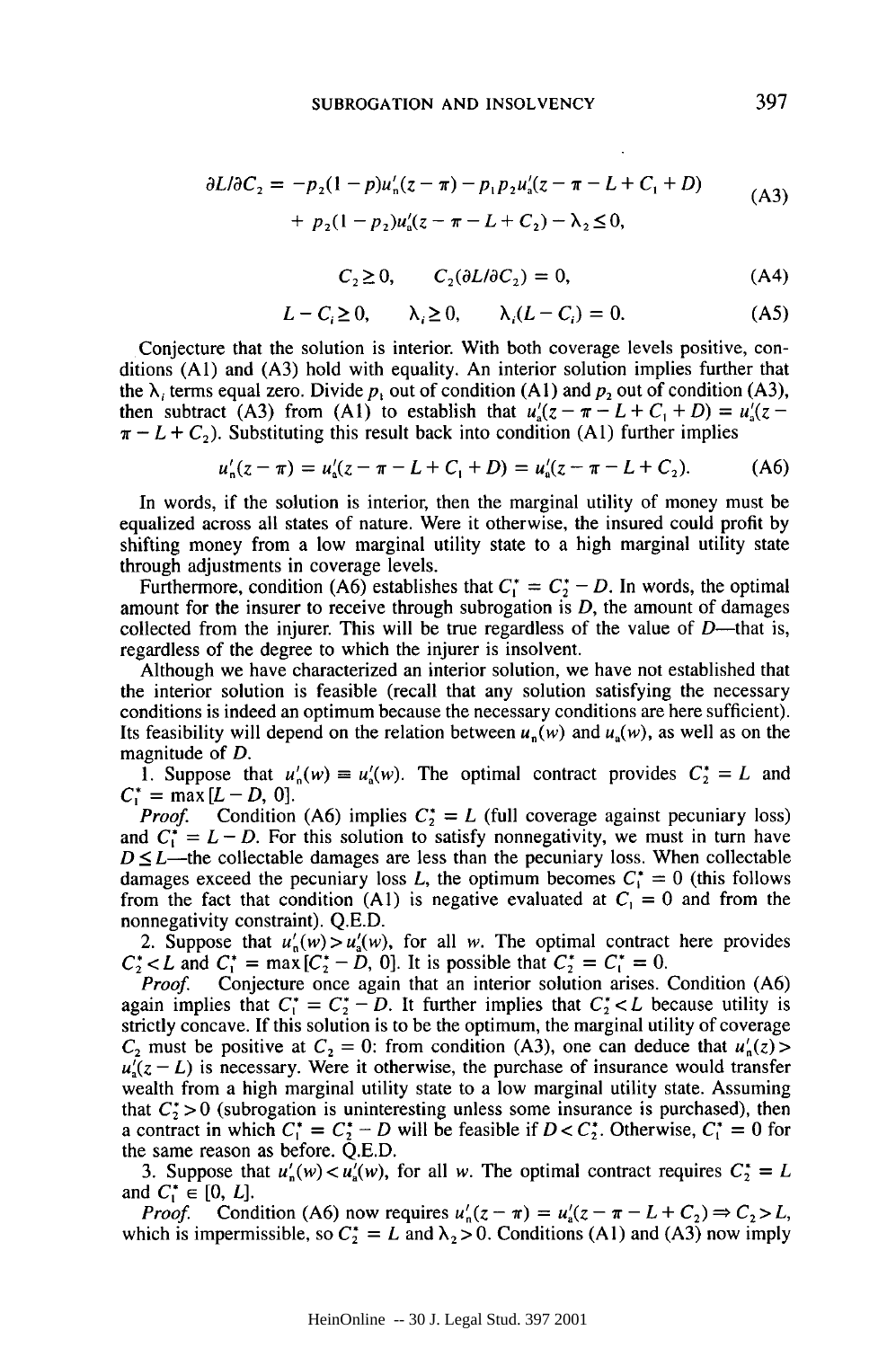$C_1^*$  > *L* – *D* or conceivably  $C_1^*$  = *L*, depending on the degree to which the marginal utility of money in the accident states exceeds the marginal utility of money in the no-accident state. But if the recovery from the injurer exceeds *L* by a sufficient amount, it is still possible to have  $C_1^* = 0$ . Q.E.D.

#### II. ACTUARIALLY **UNFAIR** PREMIUMS

The optimal contract in this model will provide that  $C_2^* < L$  and  $C_1^* =$  $max [C_2^* - D, 0].$ 

*Proof (Sketch).* The solution procedure is as before. Using the analogs to conditions (A1) and (A3) above (the necessary conditions are once again sufficient), one can derive that, for an interior solution,  $u'(z - \pi - L + C_1 + D) = u'(z - \pi - L + D_1)$  $C_2$ ) or that  $C_1^* = C_2^* - D$ . This interior solution will be feasible as long as  $C_2^*$  - $D \geq 0$ . Intuitively, the insured once again equalizes the marginal utility of money in the accident states if it is possible to do so—the optimality of doing so follows from the fact that the markup per dollar of coverage is the same in both states.

Substituting this result into the analog to condition (Al) and rearranging terms yields, for an interior solution,

$$
u'(z - \pi - L + C_2) / u'(z - \pi) = (1 - p + \tau - p\tau) / (1 - p - p\tau) > 1.
$$

From the concavity of  $u(w)$ , it follows that  $C_2^* < L$  at the optimum. We already know that  $C_1^* = C_2^* - D$  as long as the nonnegativity constraint is satisfied. It is trivial to show that  $C_1^* = 0$  otherwise. Q.E.D.

#### III. MORAL HAZARD

The optimal contract in this model will provide that  $C_2^* < L$  and  $C_1^* =$  $max [C_2^* - D, 0].$ 

*Proof.* The Kuhn-Tucker sufficiency theorem is not in general satisfied for this problem, but **I** will assume that the first-order conditions have a unique solution. Substitute the first constraint into the objective function and formulate the Lagrangean:

$$
L = [1 - p(x)]u[z - \alpha p(x)C_1 - (1 - \alpha)p(x)C_2]
$$
  
+  $\alpha p(x)u[z - \alpha p(x)C_1 - (1 - \alpha)p(x)C_2 - L + C_1 + D]$   
+  $(1 - \alpha)p(x)u[z - \alpha p(x)C_1 - (1 - \alpha)p(x)C_2 - L + C_1 + D] - m(x)$   
+  $\lambda[\alpha p'u[z - \alpha p(x)C_1 - (1 - \alpha)p(x)C_2 - L + C_1 + D]$   
+  $(1 - \alpha)p'u[z - \alpha p(x)C_1 - (1 - \alpha)p(x)C_2 - L + C_1 + D]$   
-  $p'u[z - \alpha p(x)C_1 - (1 - \alpha)p(x)C_2] - m'.$ 

It will suffice to write the analogs to conditions (Al) and (A3) above (replacing the expression for  $\pi$  for notational simplicity):

$$
\partial L/\partial C_1 = -(1-p)\alpha p u'(z-\pi) + \alpha p(1-\alpha p)u'(z-\pi-L+C_1+D)
$$
  
 
$$
- (1-\alpha p)\alpha p u'(z-\pi-L+C_2)
$$
  
 
$$
+ \lambda[\alpha p'(1-\alpha p)u'(z-\pi-L+C_1+D)
$$
  
 
$$
- (1-\alpha)p'(\alpha p)u'(z-\pi-L+C_2)
$$
  
 
$$
+ p'\alpha p u'(z-\pi)] \le 0
$$
 (A1')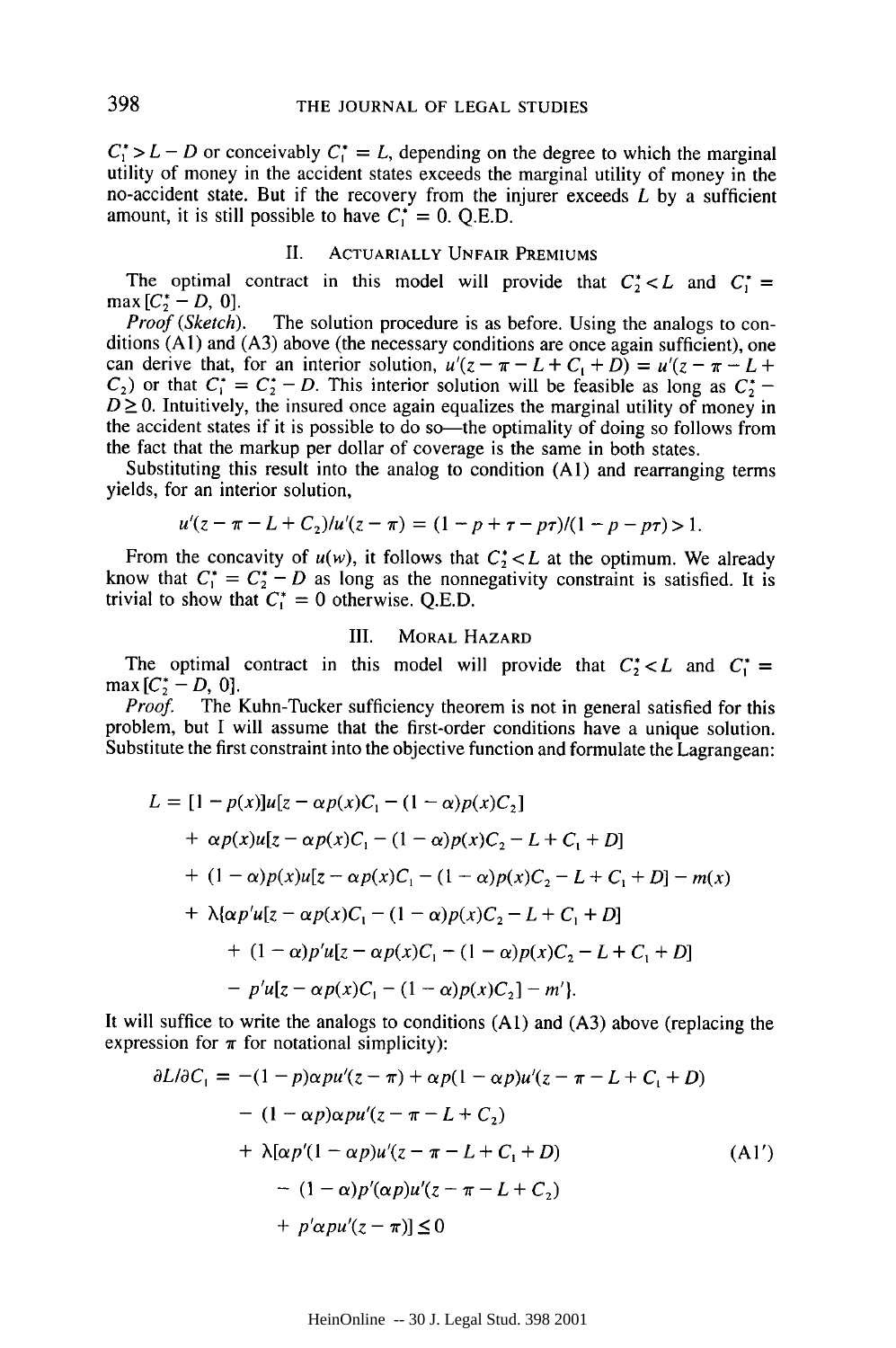$$
\partial L/\partial C_2 = -[1 - p](1 - \alpha)pu'(z - \pi) - \alpha p(1 - \alpha)pu'(z - \pi - L + C_1 + D)
$$
  
+ 
$$
(1 - \alpha)p[1 - (1 - \alpha)p]u'(z - \pi - L + C_2)
$$
  
+ 
$$
\lambda\{-\alpha p'(1 - \alpha)pu'(z - \pi - L + C_1 + D)
$$
  
+ 
$$
(1 - \alpha)p'[1 - (1 - \alpha)p]u'(z - \pi - L + C_2)
$$
  
+ 
$$
p'(1 - \alpha)pu'(z - \pi)\leq 0.
$$
 (A3')

Conjecture an interior solution. Divide (A1') by  $\alpha p$  and (A3') by  $(1 - \alpha)p$ , then subtract (A3') from (Al *').* After considerable algebra, one obtains

$$
\{u'(z-\pi-L+C_1+D)-u'(z-\pi-L+C_2)\}[1+\lambda p'/p]=0,
$$

which implies  $u'(z - \pi - L + C_1 + D) = u'(z - \pi - L + C_2)$ . Again, unless the nonnegativity constraint on *C,* prevents it, the insured will want to equalize marginal utility across the accident states, and  $C_1^* = C_2^* - D$ .

Substituting this result into **(Al')** yields, again after considerable algebra,

$$
(1-p)[u'(z-\pi-L+C_1+D)-u'(z-\pi)]
$$
  
+  $(\lambda p'|\alpha p)\{(1-p)[\alpha(1-\alpha)]u'(z-\pi-L+C_1+D)$   
+  $\alpha pu'(z-\pi-L+C_2)\}=0.$ 

The second term is negative, implying that the first term is positive and, hence,

$$
u'(z - \pi - L + C_1 + D) > u'(z - \pi).
$$

In words, the marginal utility of money in the accident state in which an injurer is liable (equal to the marginal utility in the other accident state for an interior solution) must exceed the marginal utility of money in the no-accident state. Using the concavity of  $u(w)$ , we can deduce that the wealth of the insured is lower in the accident states. Thus, for the interior solution, we have  $C_1^* + D = C_2^* < L$ .

This contract is feasible as long as it obeys the nonnegativity constraint on *C.* Otherwise (and I omit the details of the derivation), we have  $C_1^* = 0$ . Q.E.D.